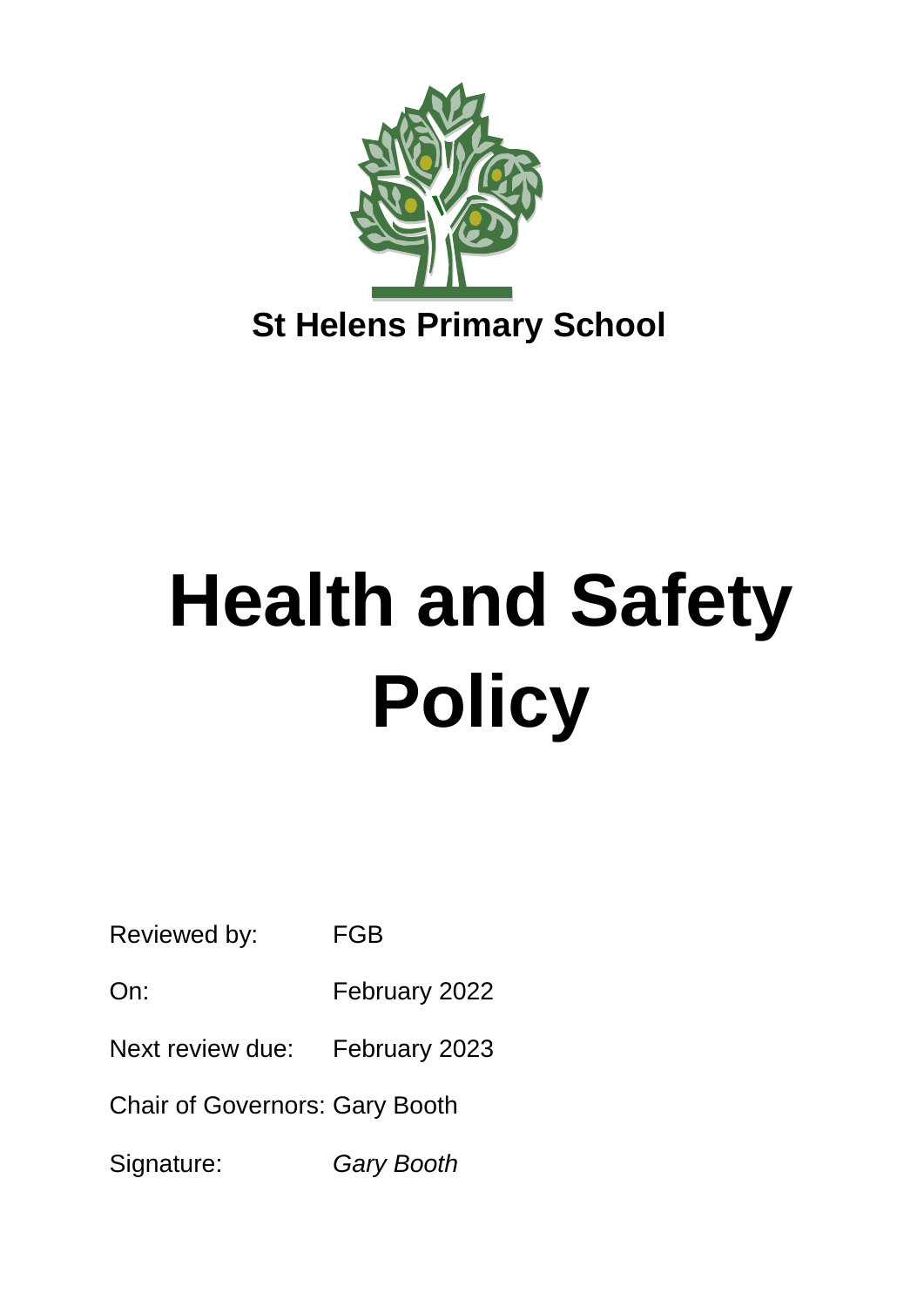| <b>SECTION A - STATEMENT OF INTENT</b> |                                                          |                  |  |
|----------------------------------------|----------------------------------------------------------|------------------|--|
|                                        | <b>SECTION B - ORGANISATION</b>                          | 5                |  |
|                                        | <b>Responsibilities</b>                                  | 5                |  |
|                                        | <b>Local Authority.</b>                                  | 5                |  |
|                                        | <b>The Headteacher</b>                                   | 5                |  |
|                                        | <b>Appointed Person</b>                                  | $\overline{7}$   |  |
|                                        | <b>Teaching Staff</b>                                    | 7                |  |
|                                        | <b>First Aid Personnel</b>                               | $\overline{7}$   |  |
|                                        | <b>All Staff</b>                                         | 8                |  |
|                                        | <b>Safety Representatives</b>                            | 8                |  |
|                                        | <b>SECTION C - ARRANGEMENTS</b>                          | 9                |  |
|                                        | <b>General Practices Applying To All Staff</b>           | 9                |  |
| 1.                                     | <b>Visitors</b>                                          | $\boldsymbol{9}$ |  |
| 2.                                     | <b>Contractors</b>                                       | 9                |  |
| 3.                                     | <b>Fire Safety</b>                                       | 9                |  |
| 4.                                     | <b>Arson</b>                                             | 11               |  |
| 5.                                     | <b>Bomb Alerts</b>                                       | 11               |  |
| 6.                                     | <b>First Aid/Illness</b>                                 | 12               |  |
| 7.                                     | <b>Accident Reporting and Recording</b>                  | 13               |  |
| 8.                                     | Housekeeping                                             | 13               |  |
| 9.                                     | <b>Lifting and Handling</b>                              | 14               |  |
| 10.                                    | <b>Control of Substances Hazardous to Health (COSHH)</b> | 15               |  |
| 11.                                    | <b>Asbestos and Legionella</b>                           | 15               |  |
| 12.                                    | <b>Premises and Equipment</b>                            | 16               |  |
| 13.                                    | <b>Electrical Plant and Equipment</b>                    | 16               |  |
| 14.                                    | <b>Risk Assessments</b>                                  | 16               |  |
| 15.                                    | <b>Working at Height</b>                                 | 17               |  |
| 16.                                    | <b>Slips and Trips</b>                                   | 18               |  |
| 17.                                    | Wellbeing                                                | 18               |  |
| 18.                                    | <b>Alcohol, Drugs and Smoking</b>                        | 18               |  |
| 19.                                    | <b>Violence and Aggression</b>                           | 19               |  |
| 20.                                    | <b>Display Screen Equipment (DSE)</b>                    | 19               |  |
| 21.                                    | <b>Training</b>                                          | 19               |  |
| 22.                                    | <b>Lone Working</b>                                      | 20               |  |
| 23.                                    | <b>Educational Visits</b>                                | 20               |  |
| 24.                                    | <b>New and Expectant Mothers</b>                         | 20               |  |
|                                        | SECTION D - CONTACTS and INFORMATION                     | 21               |  |
|                                        | <b>APPENDIX A - Appointed Persons</b>                    | 22               |  |
|                                        | <b>APPENDIX B - Fire Safety</b>                          | 23               |  |
|                                        | <b>Appendix C - Lone Working Procedure</b>               | 24               |  |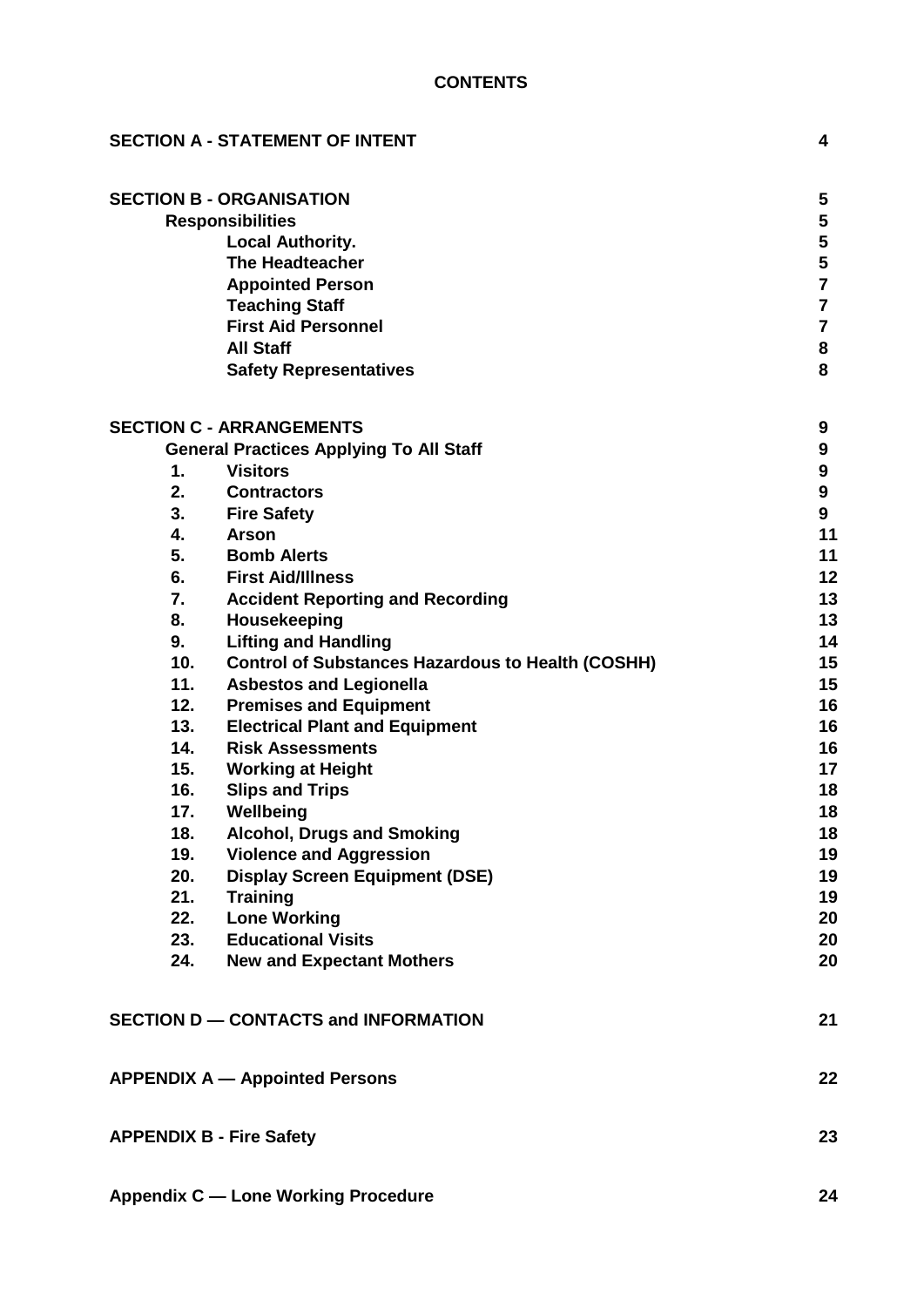# **HEALTH AND SAFETY POLICY**

# **STATEMENT**

# **SECTION A - STATEMENT OF INTENT**

**We recognise our duty and responsibility to comply with all relevant health and safety legislation. We will ensure the health, safety and welfare at work of all our employees and others who may be affected by our actions. The school management therefore are committed to establishing and implementing arrangements which will ensure that staff and visitors will be safeguarded when on the premises or engaged on offsite activities (e.g. visits to other area's), and that the premises for which they are responsible is safe for visitors including young persons.**

**It is understood that good health and safety management encourages safe practices and improves morale.**

**The Head Teacher will ensure staff are aware of their responsibilities towards health and safety by ensuring that training and good communications throughout the organisational structure are maintained.**

**Management have arranged health and safety support through Isle of Wight Council Health, Safety and Welfare Team (IWC). Additional information is sourced from the HSE Website:<http://www.hse.gov.uk/index.htm>, to ensure the most up to date information is used.**

| <b>Signed</b>       | <b>Signed</b>             |
|---------------------|---------------------------|
| <b>Head Teacher</b> | <b>Chair of Governors</b> |
| Date:               | <b>Date</b>               |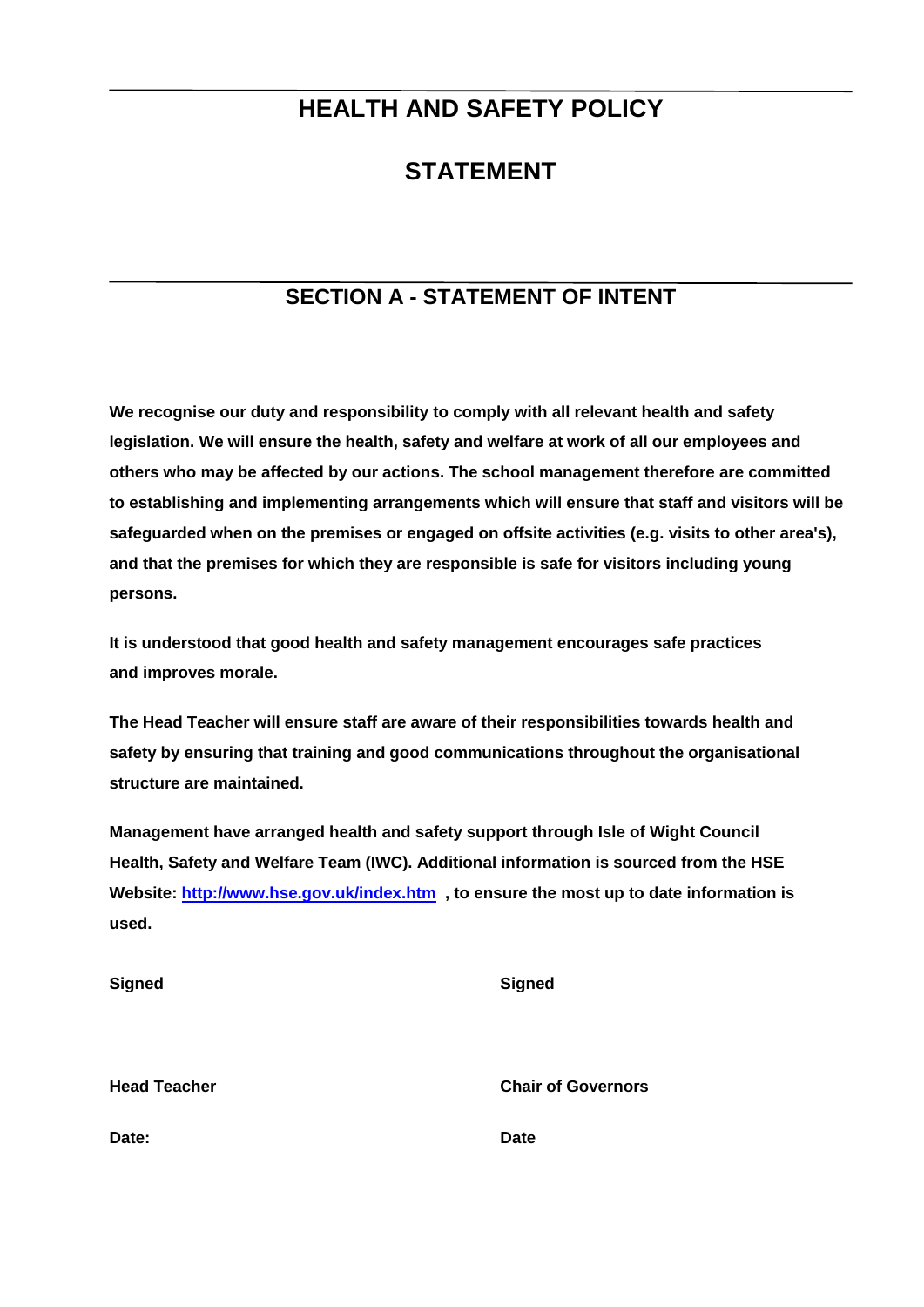# **SECTION B - ORGANISATION**

# *Accountability*

**The Isle of Wight Council has overall accountability for health and safety as employer. School leaders have responsibility for ensuring that the school is safe for use by employees and visitors on a day to day basis.**

# *Responsibilities*

#### **Head Teacher**

**The Head Teacher is responsible for ensuring that staff, pupils and other visitors (including contractors) adopt safe working practices and generally conduct themselves in such a way that they will not injure themselves or others. The Governing Body in conjunction with the headteacher will annually assess the effectiveness of the policy and ensure any necessary changes are made.**

**NB: COVID-19 Pandemic: additional precautions are addressed by the development and ongoing review of the CV-19 Risk assessment. With the SLT and governing body. This includes health and safety throughout the school site, additional cleaning regime, provision of PPE as and when required should any child or member of staff show symptoms of CV-19.**

#### **School Governors**

**The governors have a responsibility to ensure that school health and safety management complies with statutory requirements and the school health and safety policy; to ensure the health and safety of persons on the school premises or when taking part in any external school activities.**

#### **Head Teacher Responsibilities**

- **● Ensure the Health and Safety Policy is reviewed annually.**
- **● Ensure that the Health and Safety requirements are implemented, e.g. risk assessments, and keeping a record of the periodic monitoring which is undertaken.**
- **● Ensure that all staff have read and understood the Health and Safety Policy and any supporting documents.**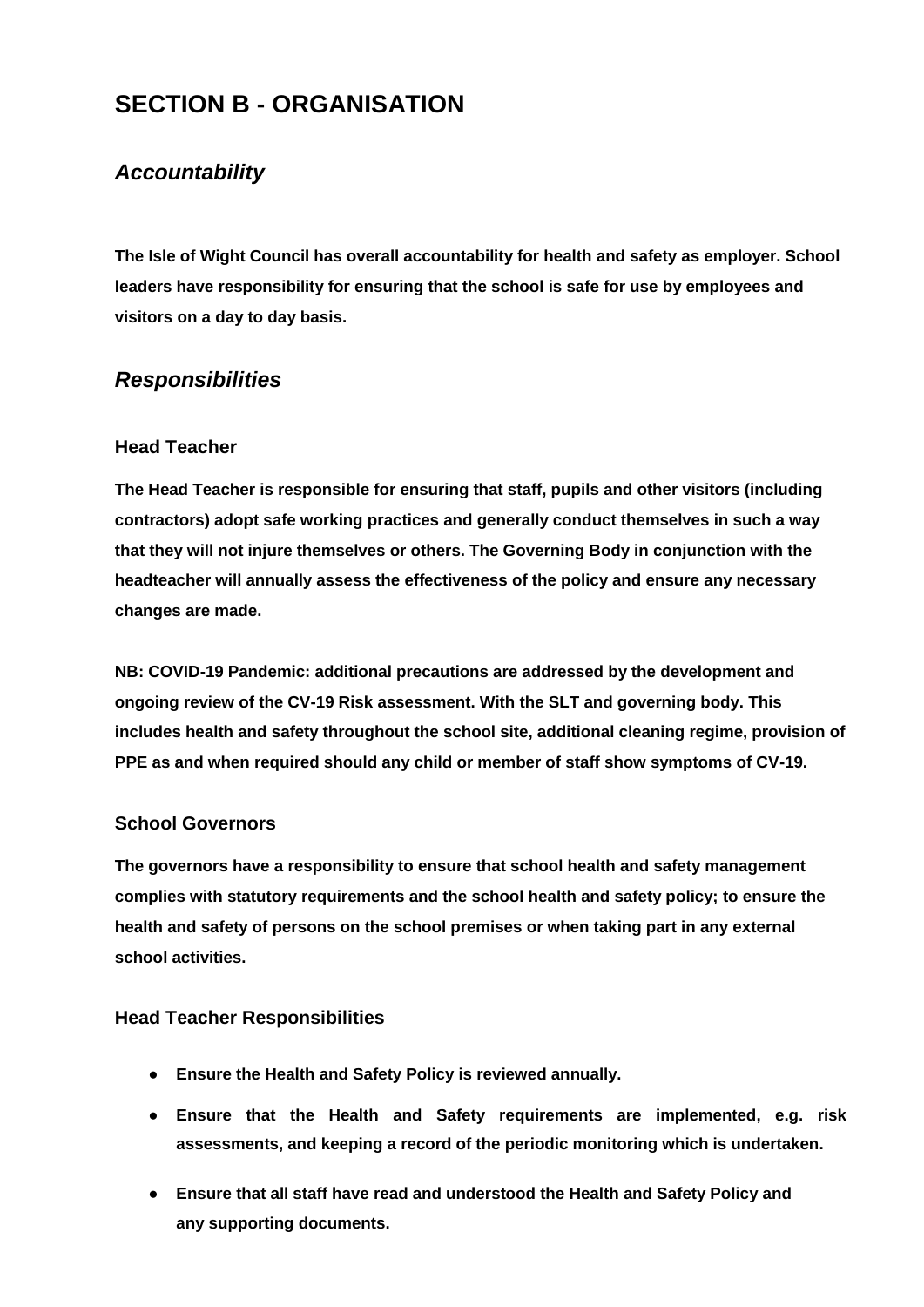- **● Ensure the undertaking and recording of relevant risk assessments.**
- **● Ensure regular health and safety inspections are carried out and any safety issues are addressed as necessary.**
- **• Receiving and dealing promptly with complaints about safety issues.**
- **● Ensure that emergency evacuation procedures are in place and that records are maintained.**
- **● Ensuring that requirements of any enforcing authorities (Fire Prevention Officer, HSE and Environmental Health Officer) are properly addressed.**
- **● Ensure that adequate first aid provision is made.**
- **● Responsible for seeing that they themselves are adequately trained and that staff receive any necessary training determined by their 'training needs analyses.**
- **● Responsible for ensuring records of the training are kept and having a system for ensuring that refresher training where necessary is undertaken within the prescribed time limits.**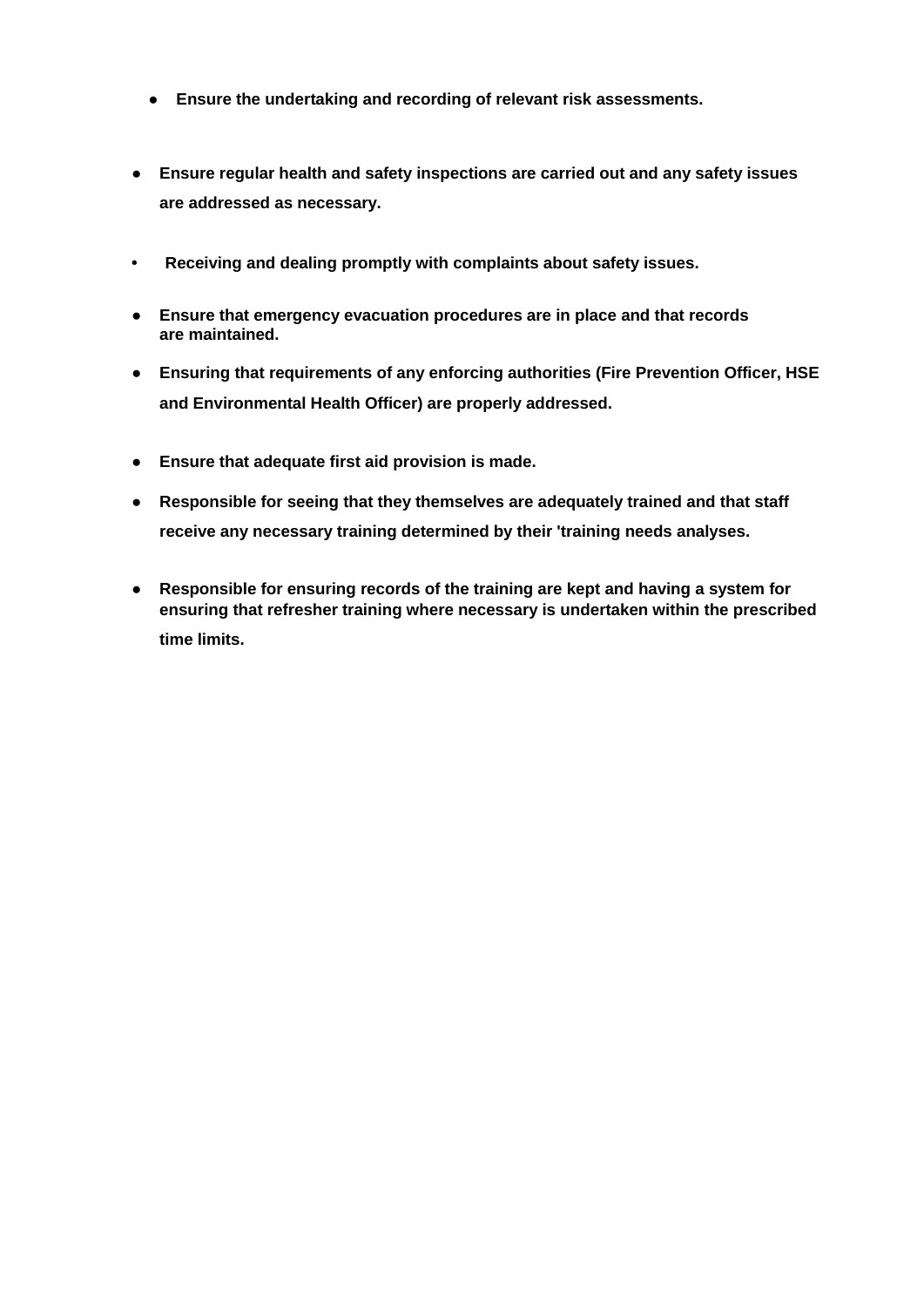# **Appointed Person**

**The Head Teacher has appointed a person responsible for managing the health and safety arrangements for the school. This person is identified in appendix A.**

**The role of the appointed person is to ensure that H&S statutory duties are acted on and that any necessary records are maintained.**

**Where appropriate the appointed person may request to assistance of competent persons to help with specific H&S issues.**

**The appointed person will ensure that the Isle of Wight Council accident reporting procedures are followed and records maintained.**

**The appointed person will make staff aware of specific Health and Safety training that may be beneficial for their function and ensure records are maintained of any training.**

# **Teaching Staff**

**Teachers are responsible for the safety of pupils under their supervision and where provided, controls indicated by the risk assessments will be used to reduce the risk of harm.**

**In the event of fire their role is to lead their class to the designated assembly point or other agreed place of safety.**

# **First Aid Personnel**

**The role of the First Aider is to administer immediate first aid to employees, pupils and visitors to the school who may have suffered injury or ill health.**

**Where appropriate the First Aider will request professional medical aid i.e. an ambulance. The First Aider will ensure an Accident record is completed and where a pupil is concerned the school first aid log is also completed.**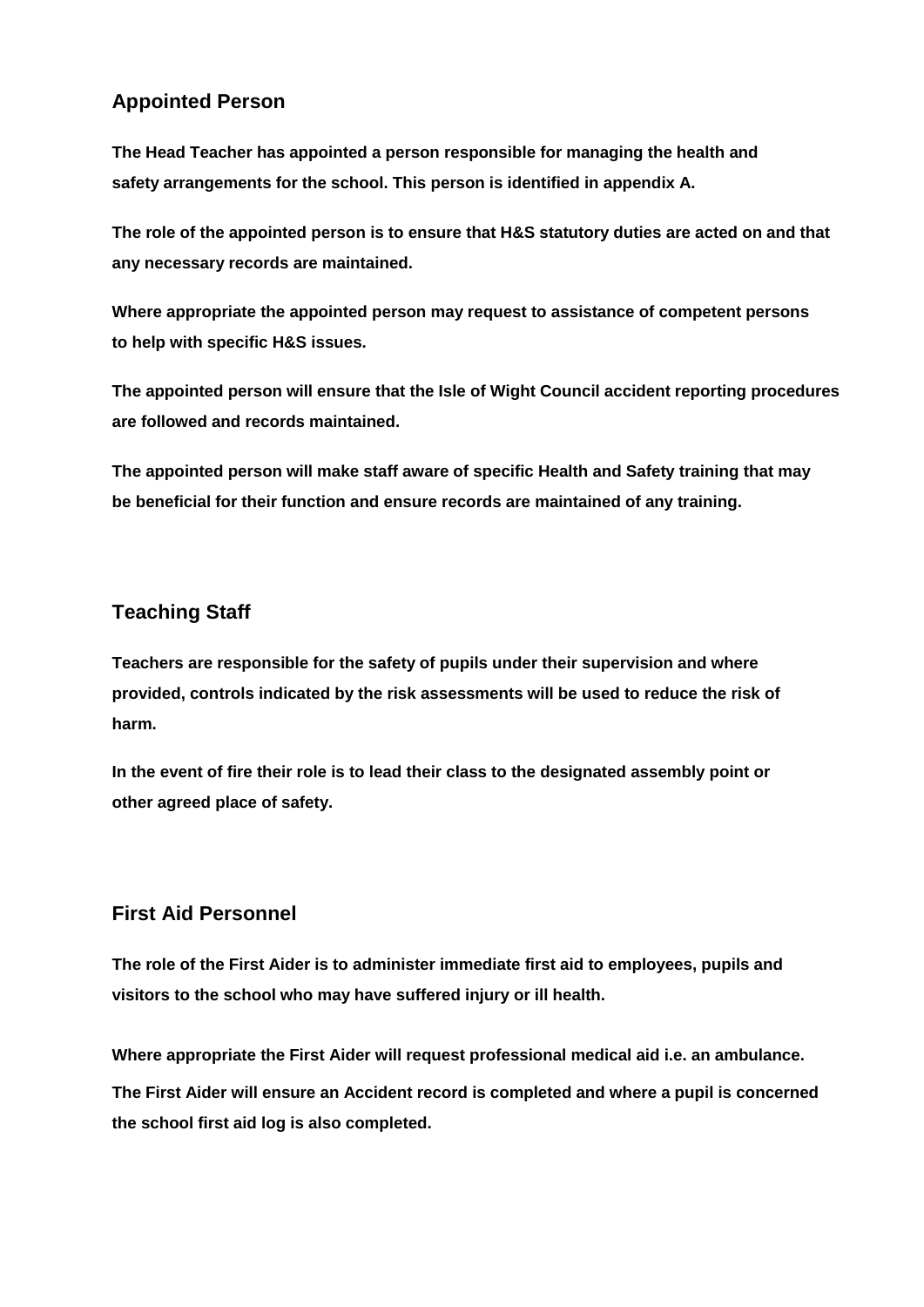# **Caretaking staff**

**The caretaking staff are responsible for ensuring the areas of activity carried out are performed safely and with due regard to others who may be affected by them.**

**Recorded assessment of risk shall be undertaken by competent persons and made available to those employees who may be affected by the hazards identified.**

**Hazardous substances and the activities for which they are used have been COSHH assessed and suitable Personal Protective Equipment is used.**

## **All Staff**

**All Staff have a responsibility for the health and safety of themselves, their colleagues and visitors. They also have a duty under the Management of Health and Safety Regulations 1999 to report, to their line manager, any shortcomings in the employer's health and safety arrangements.**

#### **Safety Representatives**

**The school will allow the appointment of safety representatives, by recognised trade unions, if requested to do so by those trade unions.**

#### **Property Services**

**The school will ensure that periodic safety testing takes place on plant such as fixed wiring, plumbing systems and drainage.**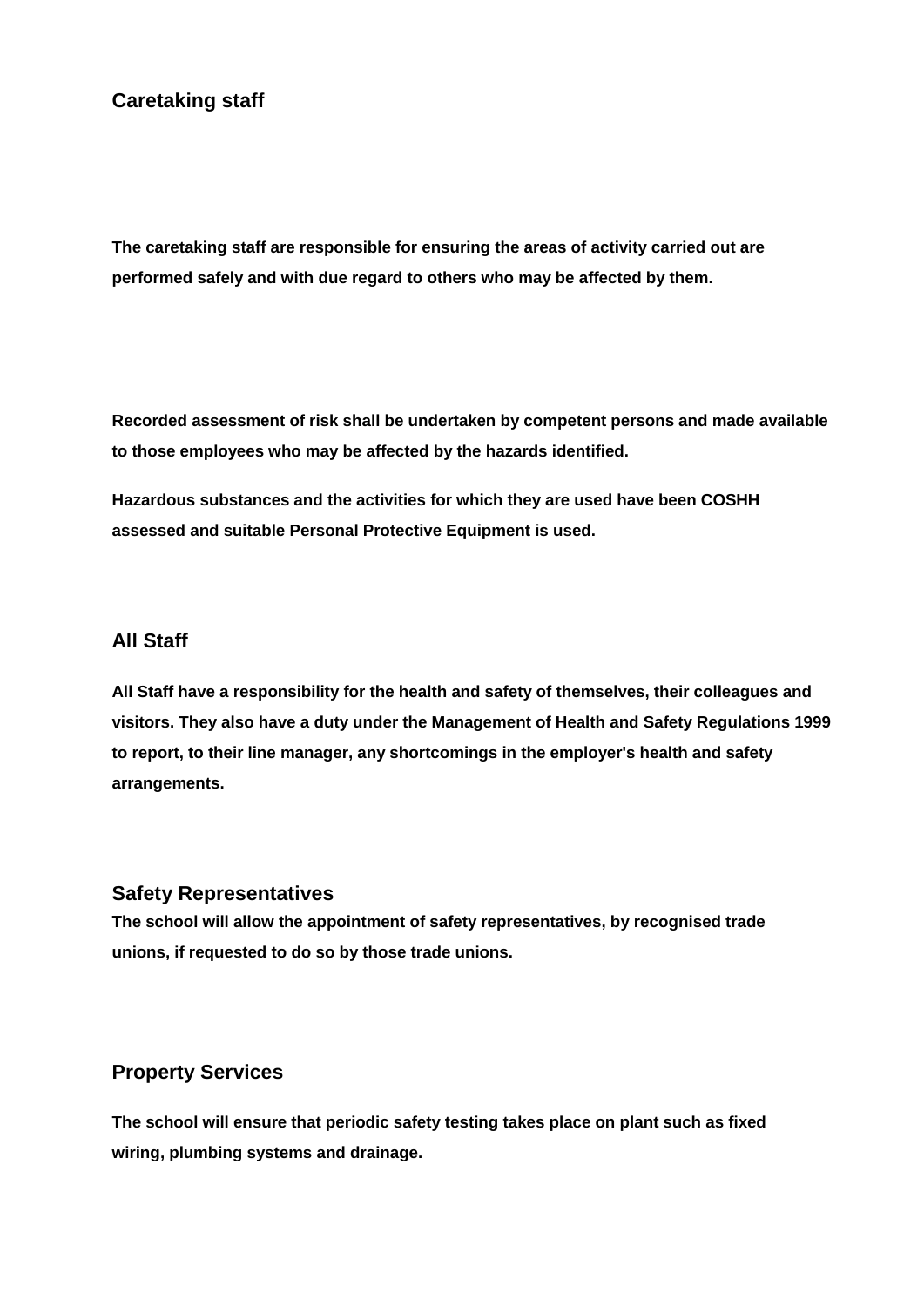# **SECTION C -ARRANGEMENTS**

**It is important that the day-by-day activities of all staff, Young persons, contractors and visitors are conducted in a way which is as safe as possible.**

## *General Practices Applying To All Staff*

### **1. Visitors**

- **1.1. All visitors, not being pupils of this school, shall be accompanied by a member of school staff unless they have been given an Health and Safety induction and the visitor has been authorised by the Head Teacher to be on site unaccompanied.**
- **1.2. Arrangements for the signing in and out of visitors and contractors are used at this school.**

#### **2. Contractors**

**The Head Teacher will appoint a person to liaise and manage contractors. This person will ensure contractors are aware of current known hazards on the site such as locations of asbestos.**

**Only contractors who are able to demonstrate competence will be deemed suitable to work within the school environment.**

**Contractors must be able to produce a method statement and risk assessment addressing both the hazards they will present to school employees, pupils and others and detail the controls that will be adopted to protect them.**

**Contractors are not permitted to lone work.**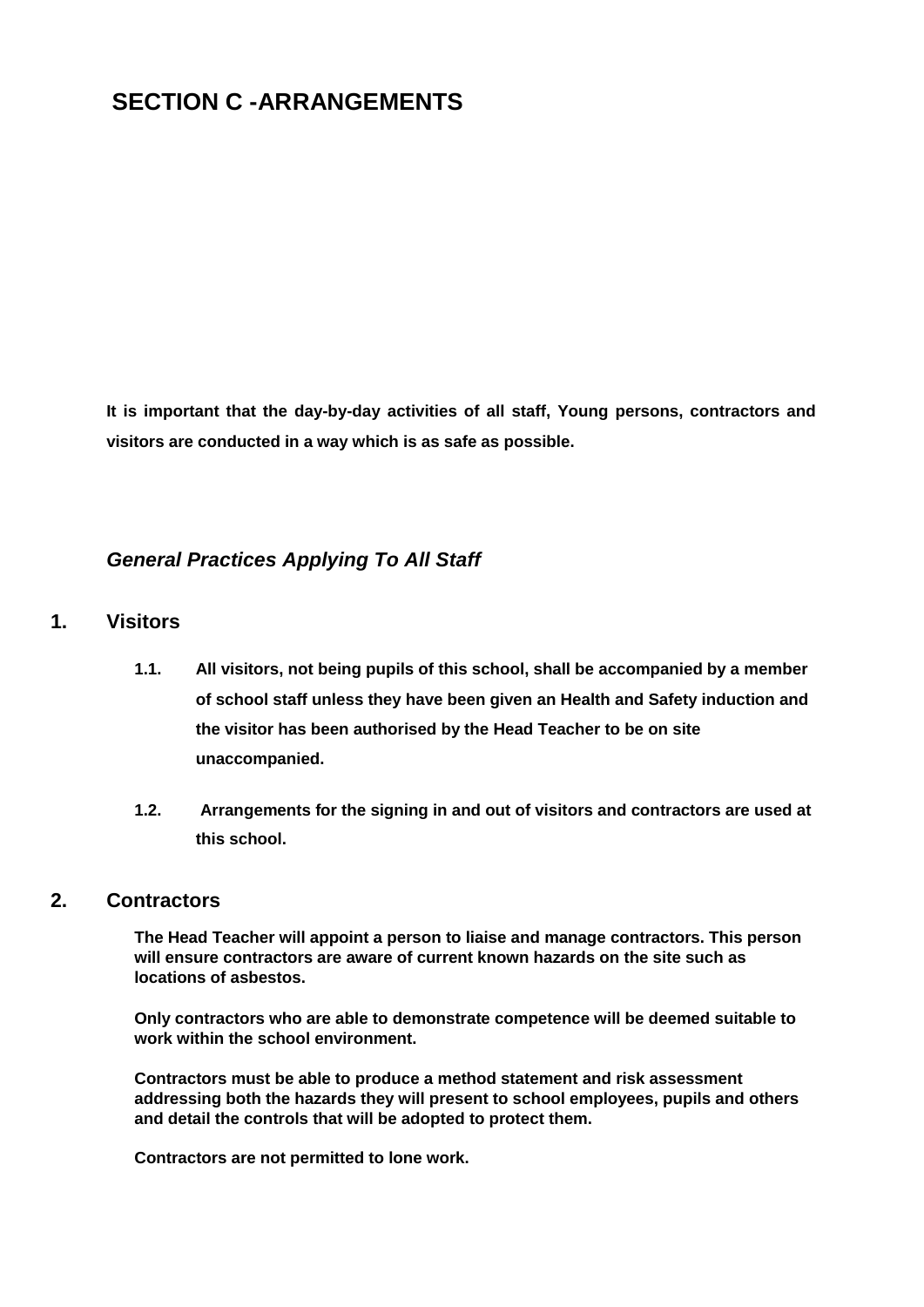# **3. Fire Safety**

- **3.1. All employees gain knowledge of the Fire procedures firstly as part of the health and safety induction process and then through periodic fire drills.**
- **3.2. A fire officer has been appointed to manage the fire arrangements including risk assessment, drills, alarm tests, emergency lighting tests and all fire safety equipment maintenance. The appointed fire officer is identified in appendix A.**
- **3.3. Fire marshalls, which will have had training in this role, have been appointed to assist the fire officer during drills and actual fire events. The role of the fire marshal is to ensure that the site buildings are clear of persons who may have been inadvertently left behind.**

**Appointed fire marshals are listed in Appendix A.**

- **3.4. Periodic checks of the fire safety systems are made and records maintained. The following fire equipment will be tested by the fire officer, or his representative. Maintenance of this equipment will be carried out only by a contractor deemed competent to do so. Records of checks and maintenance, including test certificates, will be retained in the 'Fire Record' book.**
	- **3.4.1. The fire alarms are tested weekly. Each week a different call point will be used to activate the alarm and identified in the record. Maintenance of the alarm system will be yearly.**
	- **3.4.2. Emergency lighting systems will be tested monthly and maintenance carried out six monthly.**
	- **3.4.3. Fire fighting equipment will be visually inspected monthly and maintenance carried out yearly.**
- **3.5. Fire risk assessments are carried out as a result of an annual workplace inspection by the members of the governing body. Specific fire hazards are identified and risks determined. Where appropriate controls are implemented.**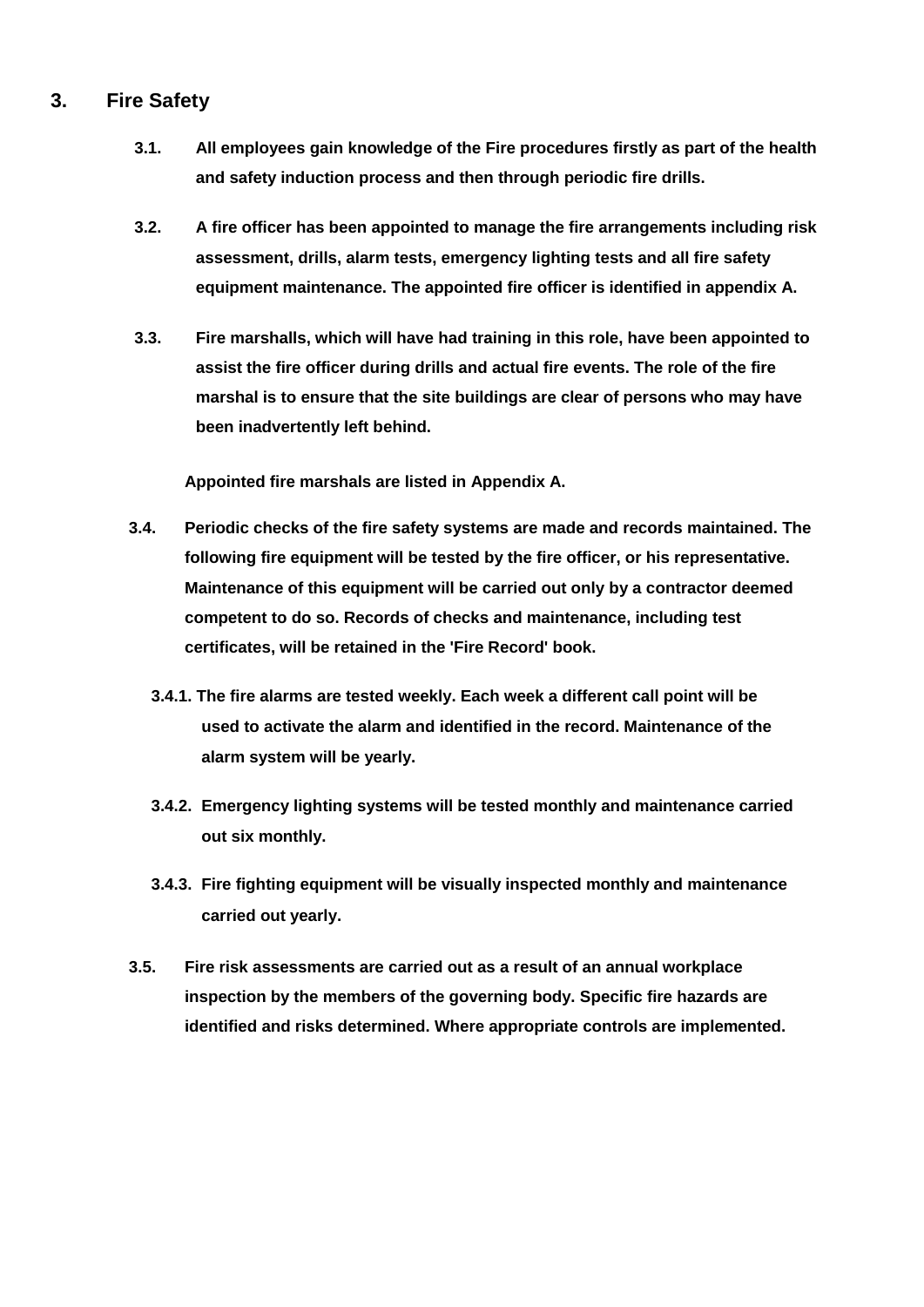#### **4. Arson**

- **4.1. Regular external inspection of the premises is necessary to check for arson activities and potential arson risk. This check will be carried out by the caretaker.**
- **4.2. All dustbins, benches and other movable items will be made immovable and not positioned against main school walls.**
- **4.3. Wheelie bins are to be lid locked and chained away from main school walls.**
- **4.4. Build-up of rubbish including leaves etc. will be regularly removed to prevent use as fuel.**
- **4.5. Trespassers will be dissuaded from visiting the site by appropriate signage, outside illumination and a CCTV system.**

#### **5. Bomb Alerts**

- **5.1. The school will take appropriate evacuation action on receipt of information regarding a bomb on the site.**
- **5.2. The general fire procedure will be followed and as with the fire procedure the location of the hazard or device will be avoided.**
- **5.3. All staff, pupils and visitors to the school will assemble at the designated secondary assembly point as shown on the fire plan.**
- **5.4. No attempt will be made by the school staff to handle potentially hazardous devices or objects.**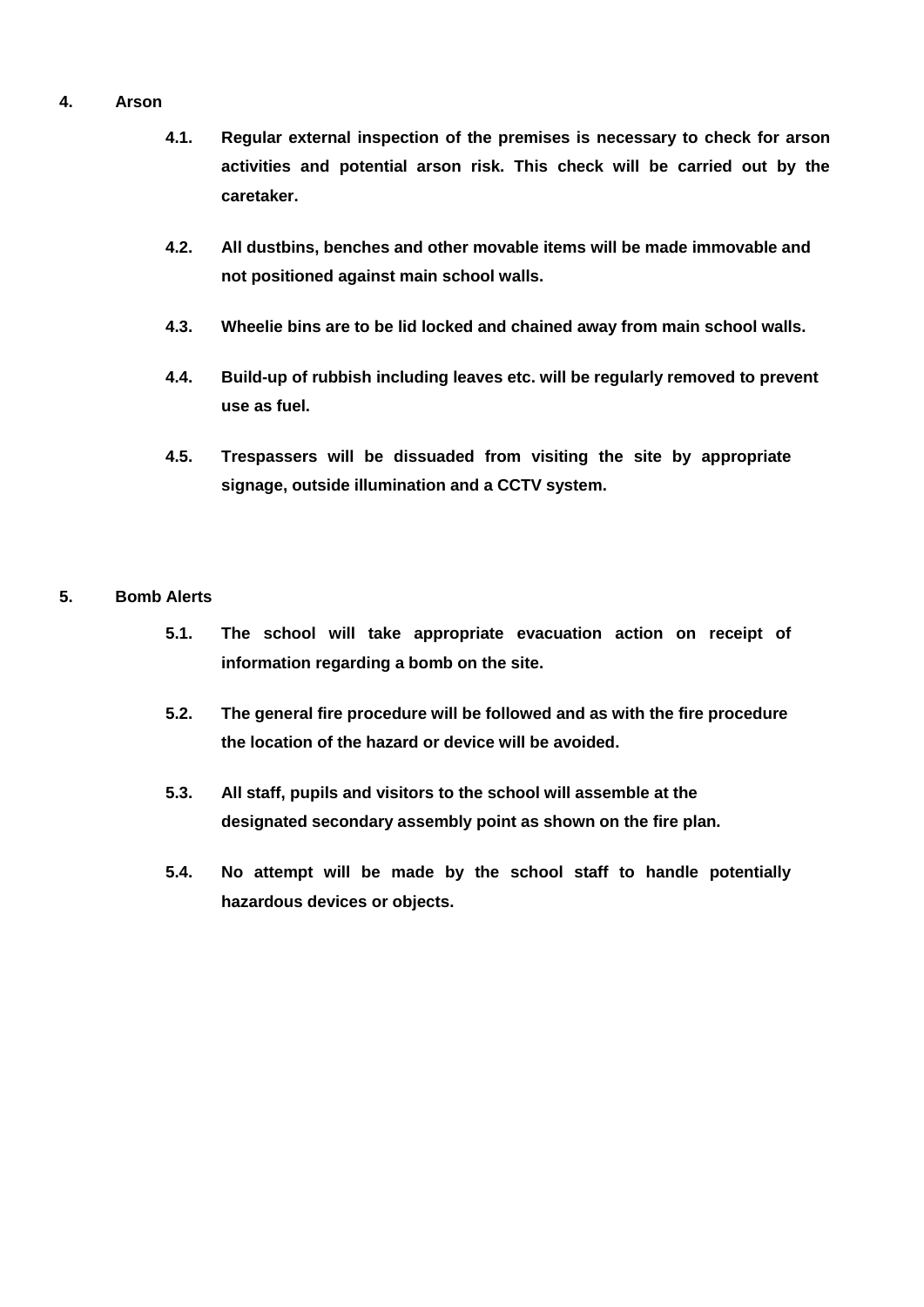# **6. First Aid/Illness**

**6.1. First Aid boxes are stocked as per HSE guidance and are located in every classroom and by the playground door**

**6.1.1. Contents are checked and maintained by an appointed person (see Appendix A).**

**6.1.2. First aid instructions are posted in the First Aid boxes.**

- **6.2. First Aiders**
- **6.2.1. Responsibilities of the trained First Aider are to ensure persons injured or ill at the school are adequately treated and where necessary make other appropriate special arrangements.**
- **6.2.2. Ensure any accidents are reported to an appointed person (see Appendix A)**
- **6.2.3. Recording of all first aid treatments shall be maintained and held in the main admin office.**

**6.3. Parents will be informed of any injury or illness to their child by their teacher or appointed person.**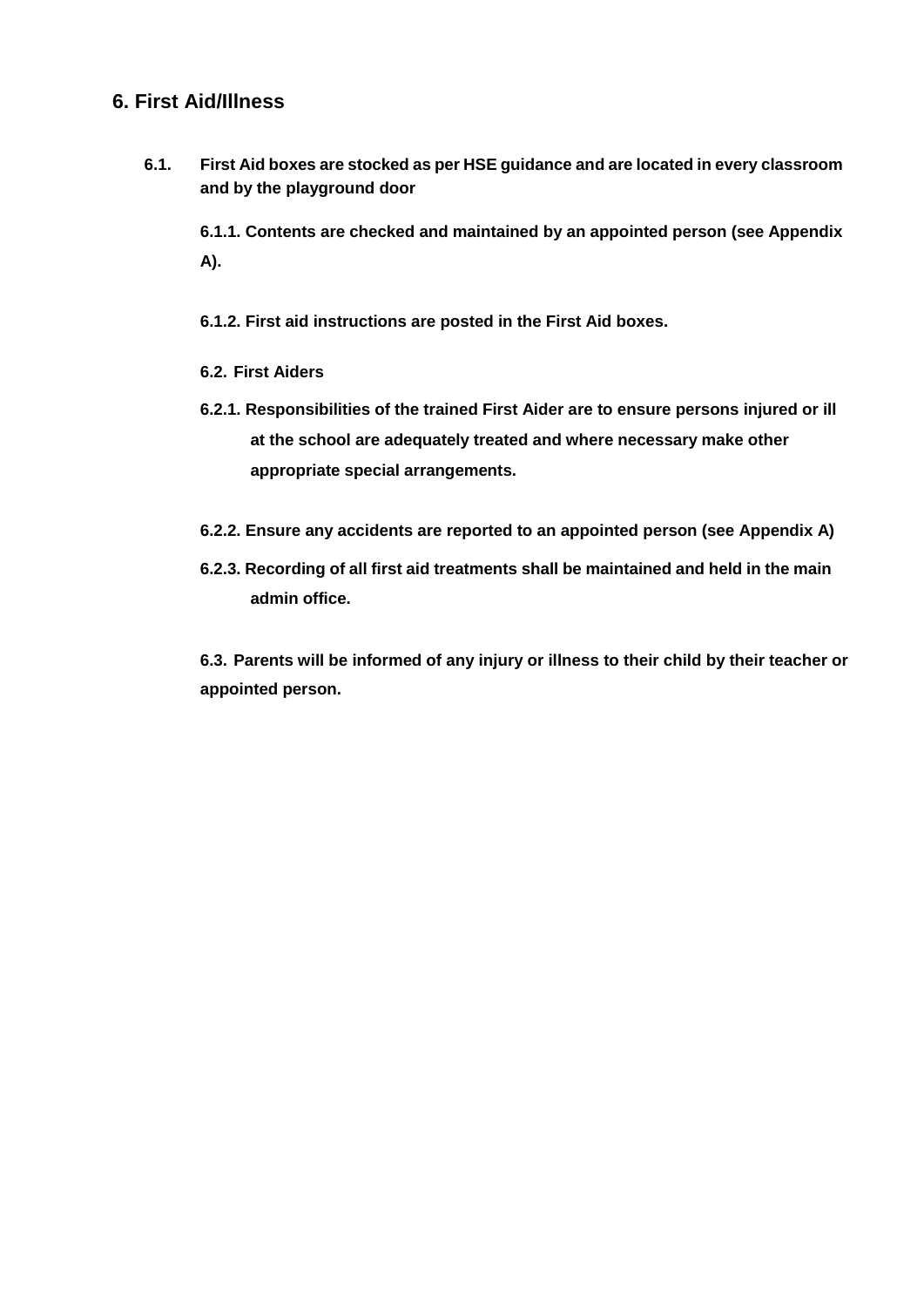# **7. Accident Reporting and Recording**

- **7.1. Accidents, injuries, near misses, reportable disease or work related illness must be recorded using the IWC online reporting system.**
- **7.2. All employee accidents will be recorded in the Accident Book (B1510). The tear out report will be filed in their personnel file in a lockable cabinet.**
- **7.3. Non-employee accidents will be reported in the schools incident book located in the main office.**
- **7.4. A 'Responsible Person' has been appointed to identify any incident as being reportable to the HSE under the Reporting of Injuries, Diseases & Dangerous Occurrences Regulations 2013 (RIDDOR). The Responsible Person will submit the RIDDOR report to the HSE using the online reporting tool.**

**7.5. Pupil accident and incident records are retained in the locked first aid cabinet in room currently called Fiji.**

## **8. Housekeeping**

- **8.1. The buildings will be cleaned by an employed cleaner daily. Though the responsibility for ensuring the work environment is kept clean and tidy is applied to all staff.**
- **8.2. The disposal of small amounts of waste can be treated as ordinary household waste i.e. placed in appropriate bins within the building and its surrounds, and removed each day by the cleaners to the designated storage area prior to removal by a Refuse Service Contractor.**

#### **8.3. Stacking and Storage**

**8.3.1. Materials, equipment and any other items will be kept in appropriate storage areas. Where this is not possible for temporary reasons, the staff responsible for those materials will ensure that they are stacked tidily, to a height which does not constitute a hazard and in such a way that they do not impede the movement of staff or visitors.**

> **8.4. Stairs, Cloakrooms and Exits etc., will be kept clear of obstructions (including electrical cables and other trip hazards).**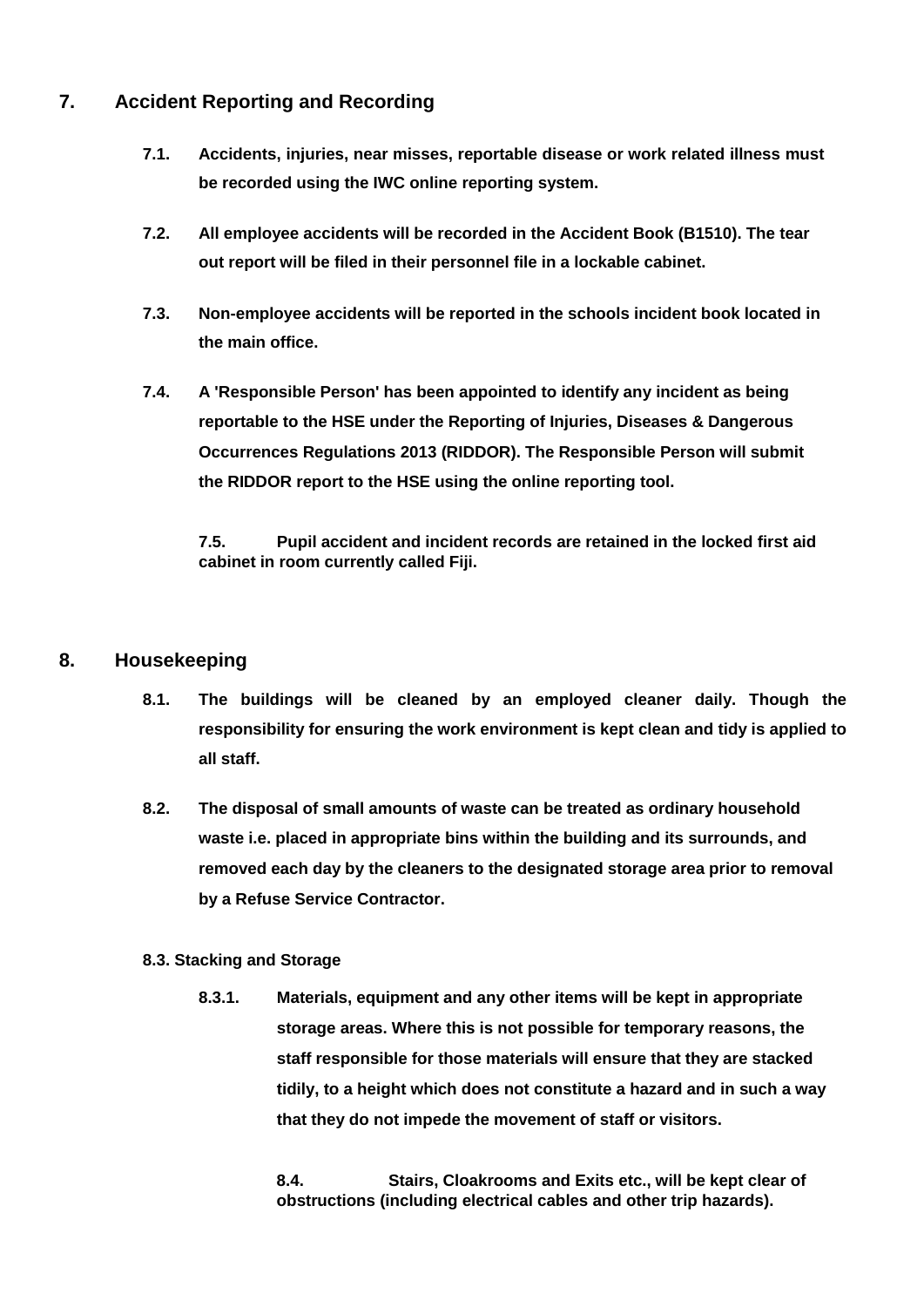#### **8.5. Main reception area**

**8.5.1. All staff are requested to be vigilant in regards to identifying any potential hazards in this area as visitors are not so familiar with the surroundings.**

# **9. Lifting and Handling**

- **9.1. Injuries can be caused by incorrect lifting and handling of objects, (which need not be large or heavy). Therefore any operation where lifting or handling is involved should be avoided where possible.**
- **9.2. Both generic and where appropriate specific risk assessments are undertaken for all potentially hazardous handling activities, including objects and people.**
- **9.3. The moving of people is of particular concern and specialist advice is available from Medina House School or St Georges Special School when required.**
- **9.4. Only competent appointed persons may carry out these risk assessments. (see appointed persons list appendix A).**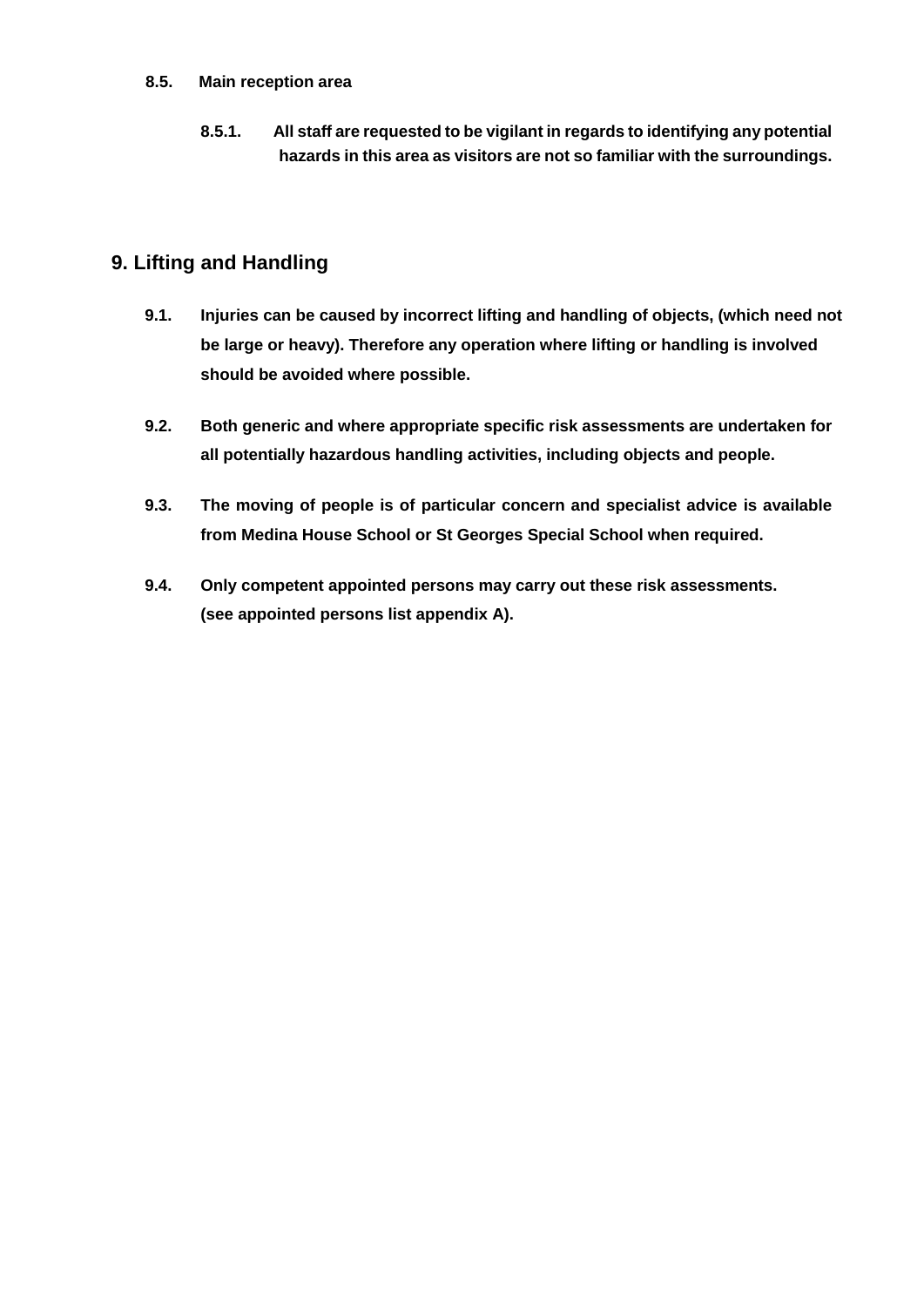# **10. Control of Substances Hazardous to Health (COSHH)**

- **10.1. Any hazardous substances on the school site must be managed safely and to do this all of them will be identified.**
- **10.2. Substances which are hazardous will be assessed for risk to employees and those who may be affected by them. The assessment record will be located a) at point of use, b) at point of storage and c) in a master record file located in the main office in case of fire.**
- **10.3. Assessed hazardous substances will be stored safely in appropriate storage areas and be locatable from a plan in the main office master record book.**
- **10.4. Persons trained to carry out these assessments are listed in**

# **Appendix A.**

# **11.Asbestos and Legionella**

- **11.1. A survey has been carried out for the presence of asbestos containing materials (ACM), and where necessary identification labels placed.**
- **11.2. Any areas where ACM have been identified have been addressed to determine the risk to person who may be exposed and where necessary removed. Where removal is not necessary periodic monitoring for condition is undertaken and a record maintained.**
- **11.3. The survey report is available for reference to all persons who may potentially disturb ACM during their work i.e. electrical contractors.**
- **11.4. The asbestos survey report is available to view in reception area and attached to it is a signature record for contractors and others to sign as proof of reading. These records are retained in a file alongside the survey report.**
- **11.5. A survey has been carried out on the water systems within the school to identify potential areas of the system that may promote uncontrolled Legionella bacterium growth. Regular testing and monitoring is carried out by responsible contractor as detailed in appendix A.**
- **11.6. Higher risk of bacterium growth is likely through long warm holiday periods and therefore maintenance is required to flush the water systems prior to school recommencing. A record is maintained of this maintenance.**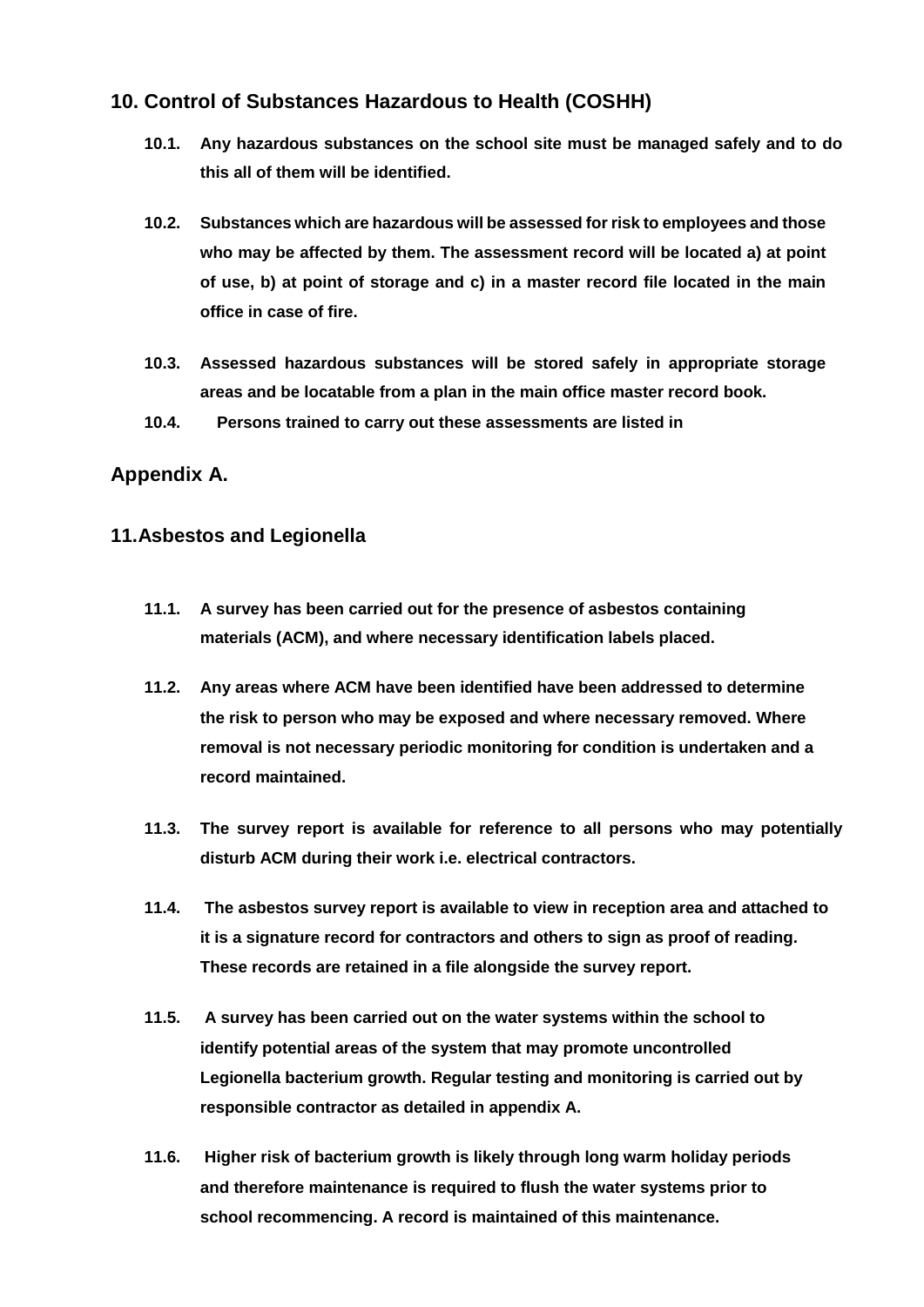# **Premises and Equipment**

**12.1. The Site Manager will periodically arrange for a visual inspection of the premises and equipment. Risk Assessments will have been carried out for premises and these may be reviewed during the visual inspection. Where immediate action is required to prevent injury the Head Teacher will ensure arrangements are made to address the hazard.**

#### **12. Electrical Plant and Equipment**

- **13.1. All portable electrical equipment is checked on a regular basis and a record is kept. A schedule/checklist of inspection timescales will be maintained in the record book located in the main office. The competent person or organisation responsible for the testing of portable appliances is included in appendix A.**
- **13.2. The electrical installation will be tested and certificated as safe every 5 years.**
- **13.3. Staff are required to report any damaged electrical equipment or wiring including portable equipment and permanent wiring.**
- **13.4. Staff must, under no circumstances, attempt any repairs unless they are competent to do so. Personal mains-powered electrical equipment must not be brought onto the school premises, unless it has been subjected to the same tests as school equipment.**

#### **13. Risk Assessments**

- **14.1. Risk assessment shall be undertaken for all activities which present a potential to cause harm.**
- **14.2. The risk assessment will identify the hazard, the risk and the controls which are present or remedial action planned to reduce the likelihood of injury / ill health.**
- **14.3. Only persons deemed competent to carry out risk assessments have authorised to do so by the Head Teacher, these persons are listed in Appendix A.**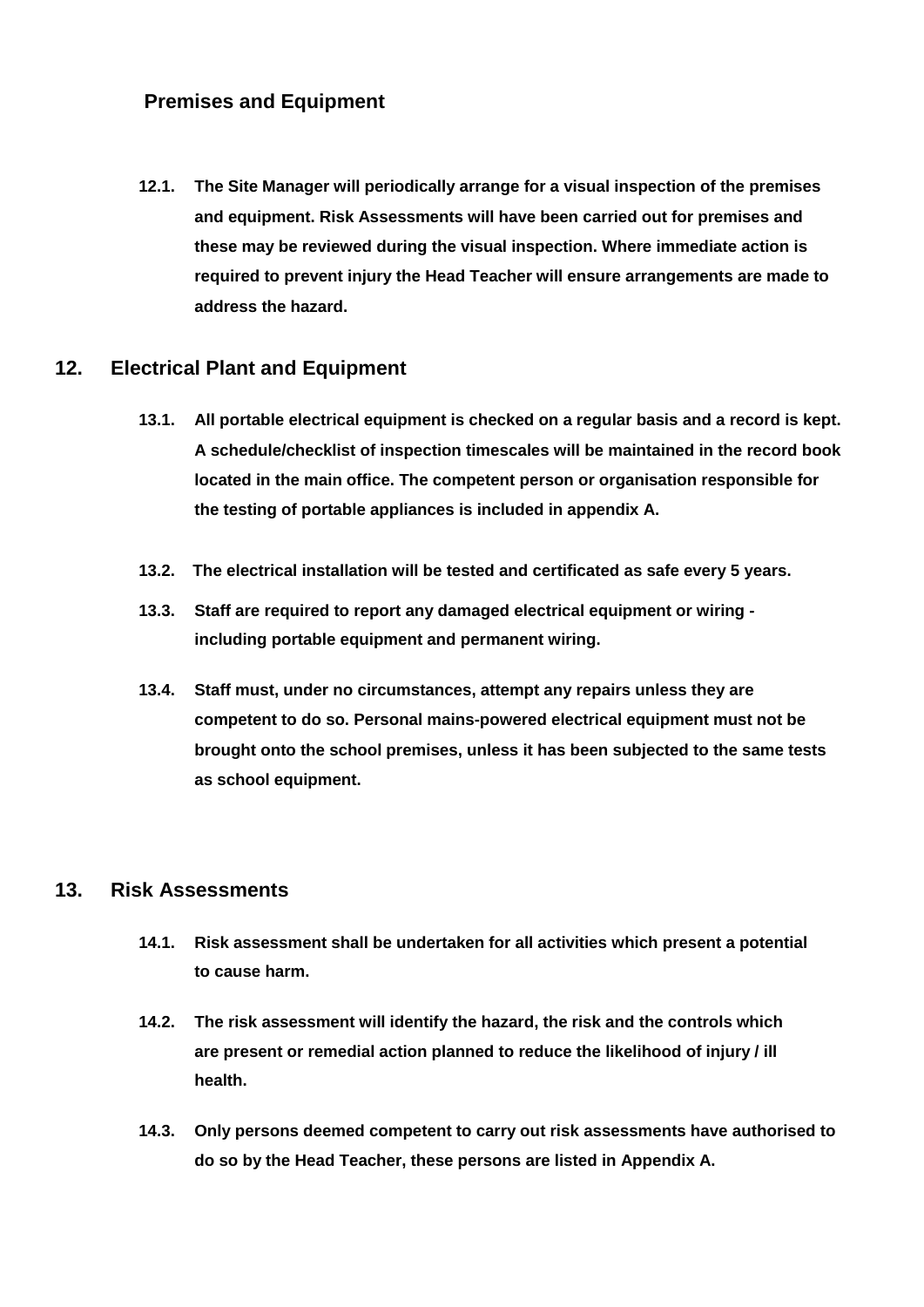**14.4. Area's where risk assessment shall be carried out include:**

**14.4.1.Fire & Arson**

- **14.4.2.Areas on the site with specific hazards present.**
- **14.4.3.Control of Substances Hazardous to Health (COSHH)**
- **14.4.4.Caretaking activities including working at height.**
- **14.4.5.Educational visits**
- **14.4.6.Manual Handling**
- **14.4.7.Display Screen Equipment (DSE)**
- **14.4.8.New and expectant mothers**

#### **15. Working at Height**

- **15.1.1. All staff are asked not to carry out work at height unless it is agreed by their line manager that it is necessary.**
- **15.1.2. Working at height does pose a higher than normal risk of injury to those carrying out the work and those below them. It is therefore necessary to carefully consider whether there is a real benefit or necessity to carry out this work before starting.**
- **15.1.3. The Working at Height Regulations requires all work required where access equipment, such as ladder or step stool, is required above or below floor level to be assessed for potential risk and controls implemented to mitigate injury.**

**15.1.4. Risk assessment will be carried out by a competent person (identified in**

> **Appendix A) for all working at height activities. In some cases these will need to relate to specific activities though in most cases such as display work it may be acceptable to produce a generic assessment.**

**15.1.5. All employees who carry out any work at height will have some training,**

> **appropriate to the task, which will be recorded within the school safety training records this training will include the use of any risk assessments that may be available for the task.**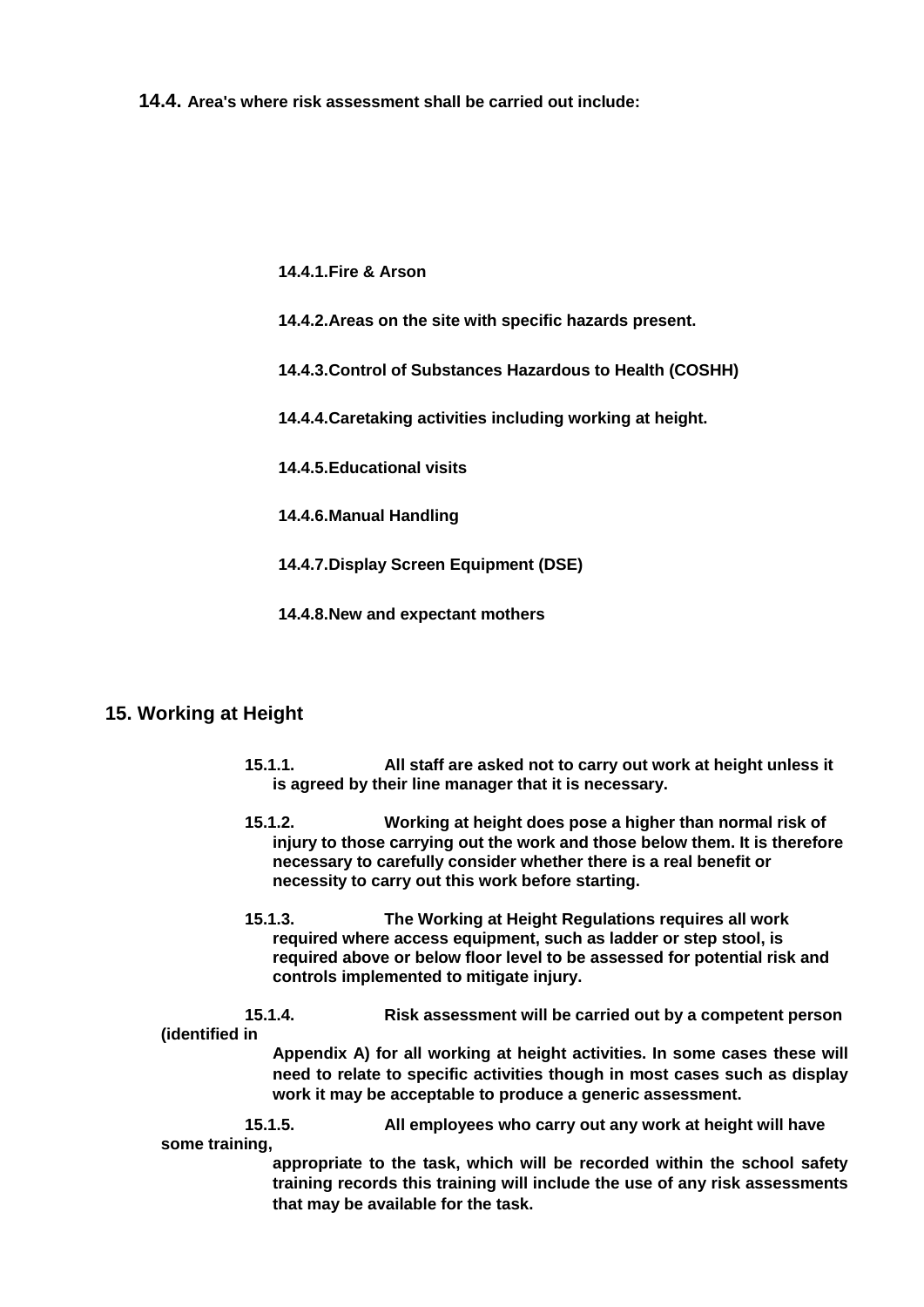**15.1.6. Employees who are unhappy with carrying out any form of work at height are not expected to do so unless it explicitly forms a part of their terms of employment.**

**15.1.7. The person appointed to oversee and advise on all working at height activities is shown in Appendix A.**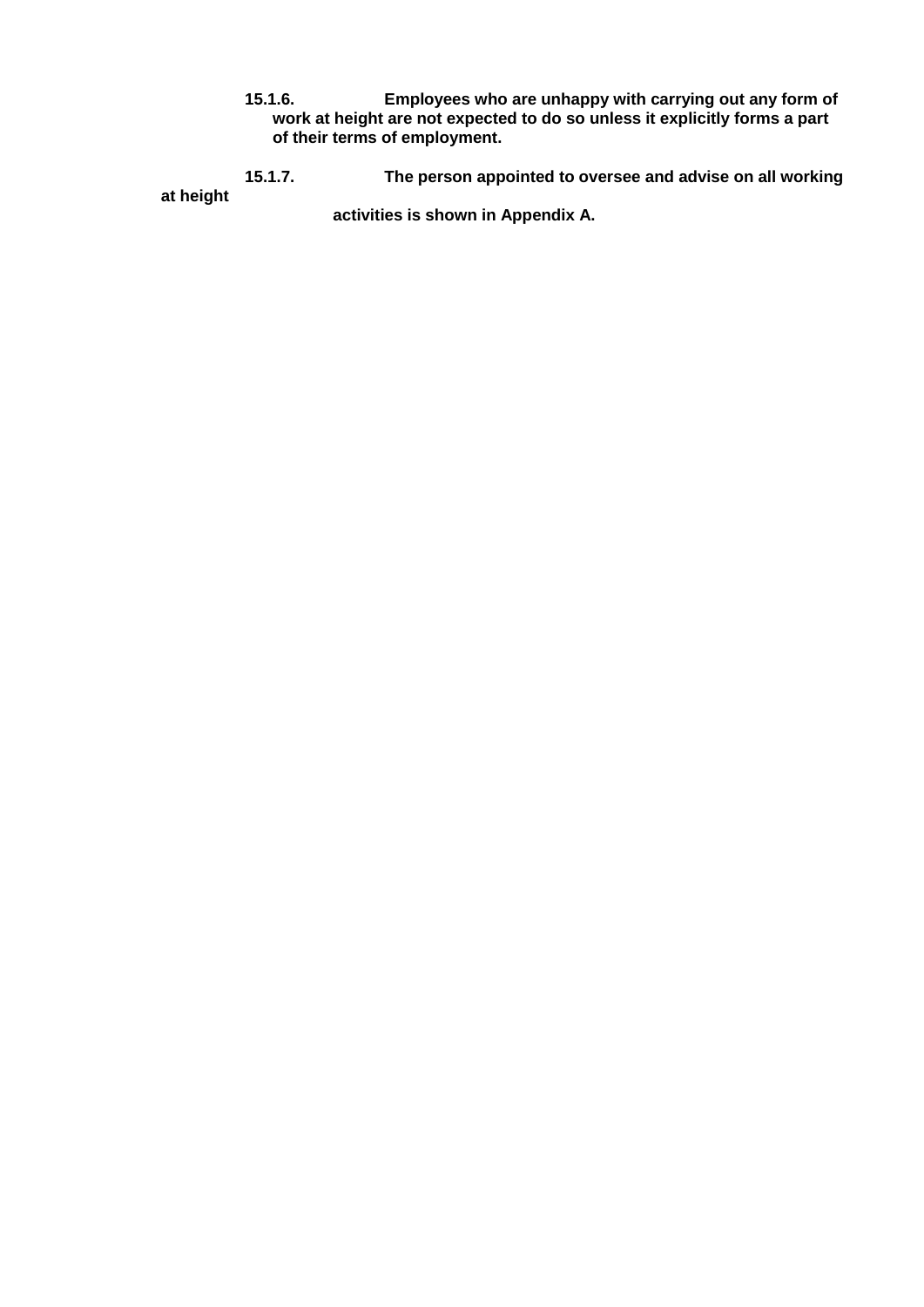## **16. Slips and Trips**

- **16.1. Visual risk assessments and checks are carried out on a daily basis, and any slip / trip hazards identified are dealt with immediately.**
- **16.2. The school site internally and externally shall be assessed termly for potential hazards that may cause slip or trip accidents. This assessment may be carried out by a competent person trained in risk assessment (identified in Appendix A) and others such as Head Teacher and Governors during termly monitoring visits.**
- **16.3. The risk assessment shall include areas such as:**
	- **16.3.1.Internal and external steps and stairways**
	- **16.3.2.Carpets and floor coverings**
	- **16.3.3.Dining hall cleanliness and spillages**
	- **16.3.4.Caretaking and cleaning activities**
	- **16.3.5.Outside paving, walkways and other hard surfaces**
	- **16.3.6.Grounds including pitches**
	- **16.3.7.External lighting effectiveness**
- **16.4. Risk assessment results shall be used to identify priority for mitigation of potential injuries and shall be shared with all employees.**

#### **17. Wellbeing**

**17.1. Stress is acknowledged by the school as a potential cause of staff illness and all efforts are made to reduce it. This is in part done by management openness in counselling and supporting staff with work related problems and yearly employee survey which is designed to identify the sources of stress and address any `stressors'. The Head Teacher is responsible for ensuring arrangements are in place for regular wellbeing staff survey and implementation of the resulting action plan.**

#### **18. Alcohol, Drugs and Smoking**

- **18.1. The abuse of alcohol or drugs is a safety hazard and if there is any suspicion that a member of staff or visitor is under the influence of either, then this must be reported to the Head Teacher who will take the appropriate disciplinary action.**
- **18.2. Smoking within the school site is prohibited, this includes e-cigarettes, and signs are posted at entrances.**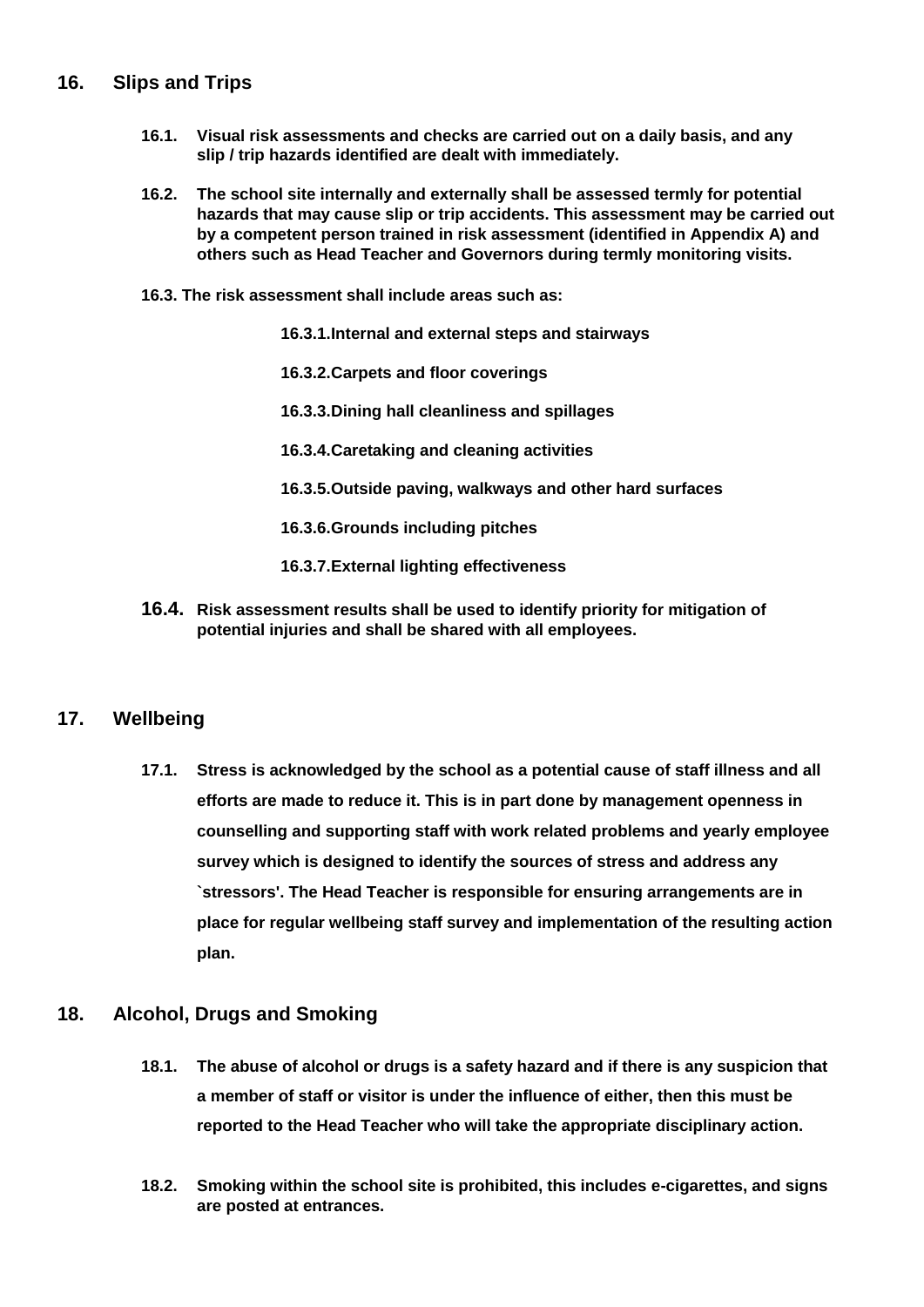# **Violence and Aggression**

- **19.1. Violence and harassment in both physical and verbal forms will not be tolerated within the school. Either between employees or between employees and nonemployees.**
- **19.2. Employees shall report all incidents of this type to their line manager. Appropriate action will in the first instance be taken by the school.**
- **19.3. Disciplinary action will be taken against employees being the source of such behaviour.**
- **19.4. Action against non-employees who are the source of violent, harassing or threatening behaviour may be by prohibiting them entry to the school. The Local Authority may be requested to provide advice on the best course of action.**
- **19.5. The person responsible for ensuring the process of recording and follow up action is listed in appendix A.**

## **19. Display Screen Equipment (DSE)**

- **20.1. All DSE equipment and workstations will be assessed for suitability for individual employee use by a competent person. (See Appendix A).**
- **20.2. Where appropriate, equipment shall be provided or replaced to ensure the user is not put at risk of illness or injury.**
- **20.3. Records of all assessments will be maintained and held in the main admin office.**
- **20.4. Eyesight testing is offered to persons identified as habitual users.**

#### **20. Training**

- **21.1. The Head Teacher will ensure that employees with responsibilities for health and safety are competent. This will be reinforced by appropriate training.**
- **21.2. Training records will be maintained for all employees and periodic examination of these takes place and if training needs are identified, then appropriate training shall be provided.**
- **21.3. Information on Health & Safety courses can be obtained from the LA Workforce**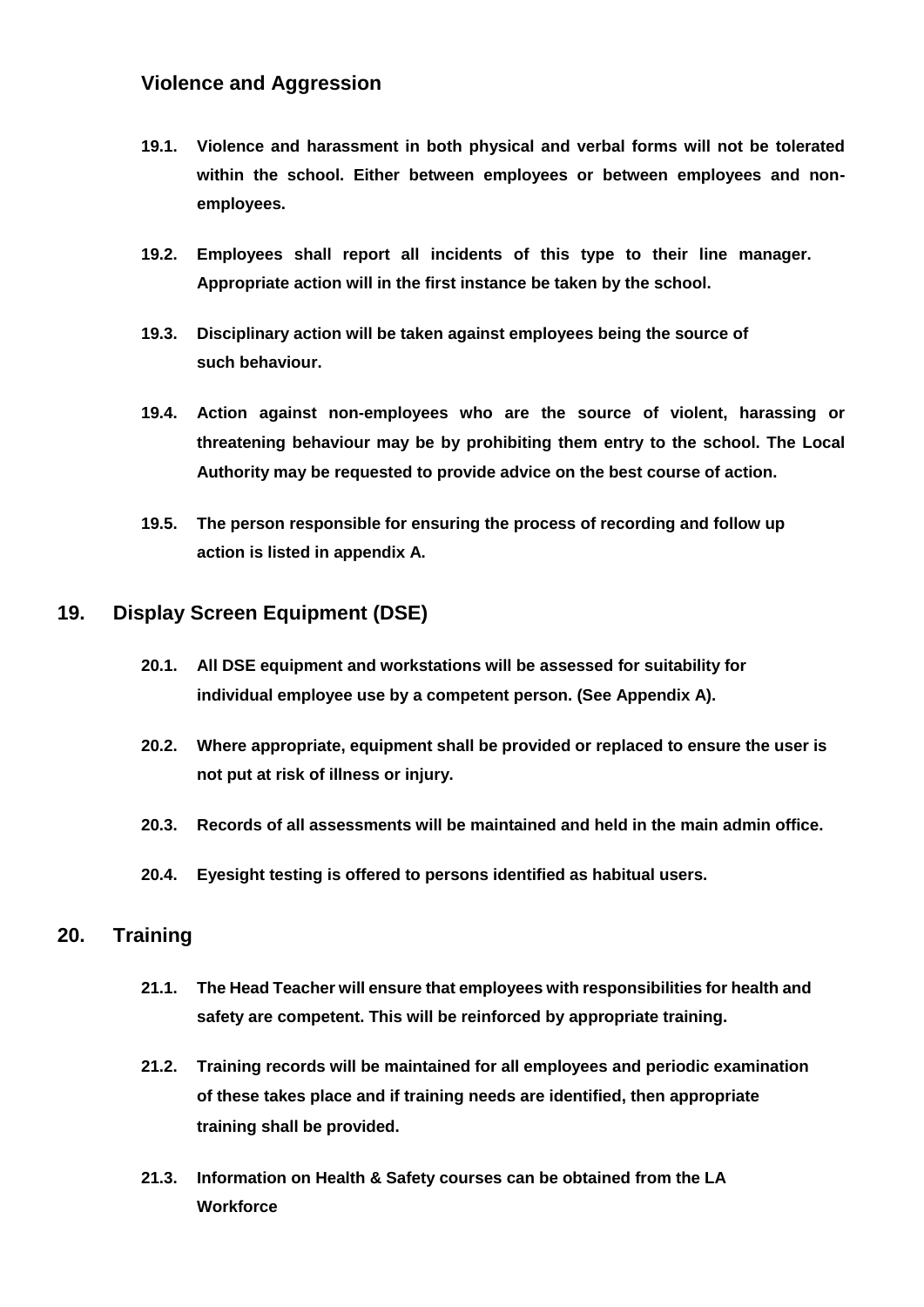# **22. Lone Working**

- **22.1. It is recognised that staff may at some point be required to work outside of normal working hours. If this is necessary then staff must either ensure there is another person in the building with them or they must use the 'Lone Working' procedure.**
- **22.2. The lone working procedure is located in Appendix C.**

## **23. Educational Visits**

- **23.1. The school recognises that educational visits, away from the safety of the school site, expose school employees, pupils and non-employee volunteers to potentially unknown risk.**
- **23.2. For all educational visits a competent Group Leader is appointed by the Head Teacher. The Group Leader will ensure all arrangements are made and that all appropriate requirements are met.**
- **23.3. A person appointed as the Educational Visit Coordinator (EVC), will oversee the arrangements and advise on documentation required for the particular type of visit.**
- **23.4. Injuries occurring during an offsite visit must be handled as those at school. Information about injuries must be relayed back to the school as soon as possible**

#### **24. New and Expectant Mothers**

- **24.1. The school recognise the fact that new and expectant mothers (NEM) are at an increased risk of a) injury to themselves and their unborn child b) injury to others who may be affected by their actions.**
- **24.2. To ensure the safety of the NEM the management of potential risks required. This is done by a risk assessment carried out by a competent person and the implementation of controls to eliminate or reduce risk.**

**24.3. The NEM will be allowed to take as appropriate rest breaks and a safe place to rest.**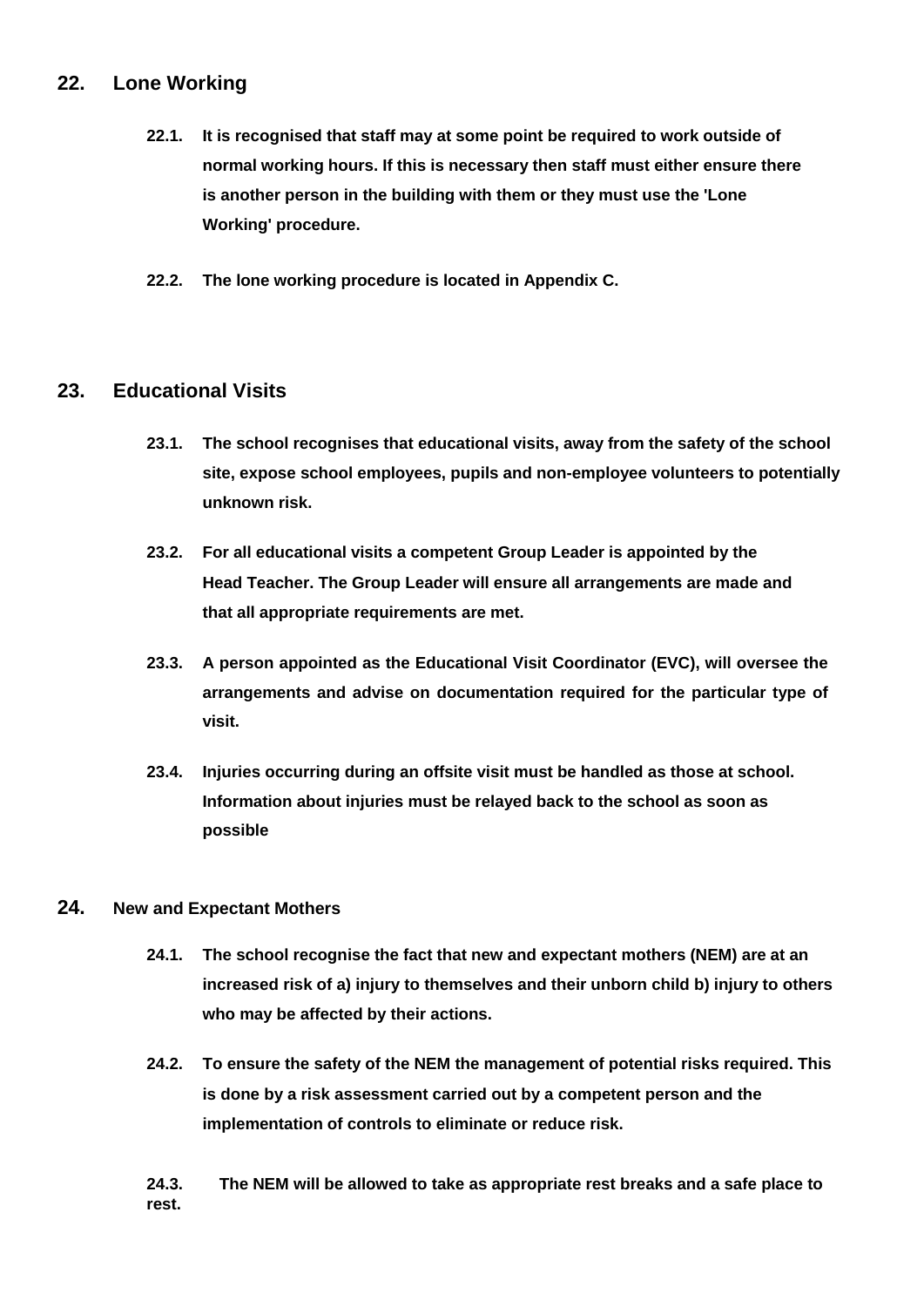# **SECTION D — CONTACTS and INFORMATION**

#### **Health and Safety Advice -**

**Isle of Wight Council, Health, Safety and Welfare Team County Hall, Newport, Isle of Wight P030 1UD Tel: 01983 821000 ext 6425 [Email: ross.burroughs@iow.gov.uk](mailto:ross.burroughs@iow.gov.uk)**

**Insurance Services -**

**01983 821000 ext 6211**

**Fire & Arson advice -**

**Community Safety — Newport Fire Station, Tel: 01983 533 834**

**Moving Children -**

**Medina House School on 522917 or**

**St Georges Special School on 524634**

**Information source for IOW schools -**

**[www.iwight.com/residents/schools-and-learning](http://www.iwight.com/residents/schools-and-learning)**

**DfE Support —**

**Web address: [www.education.gov.uk](http://www.education.gov.uk/)**

**Counselling services** 

**Help Employee Assistance 0800 276 1003**

**Education Support Partnership 08000 562 561**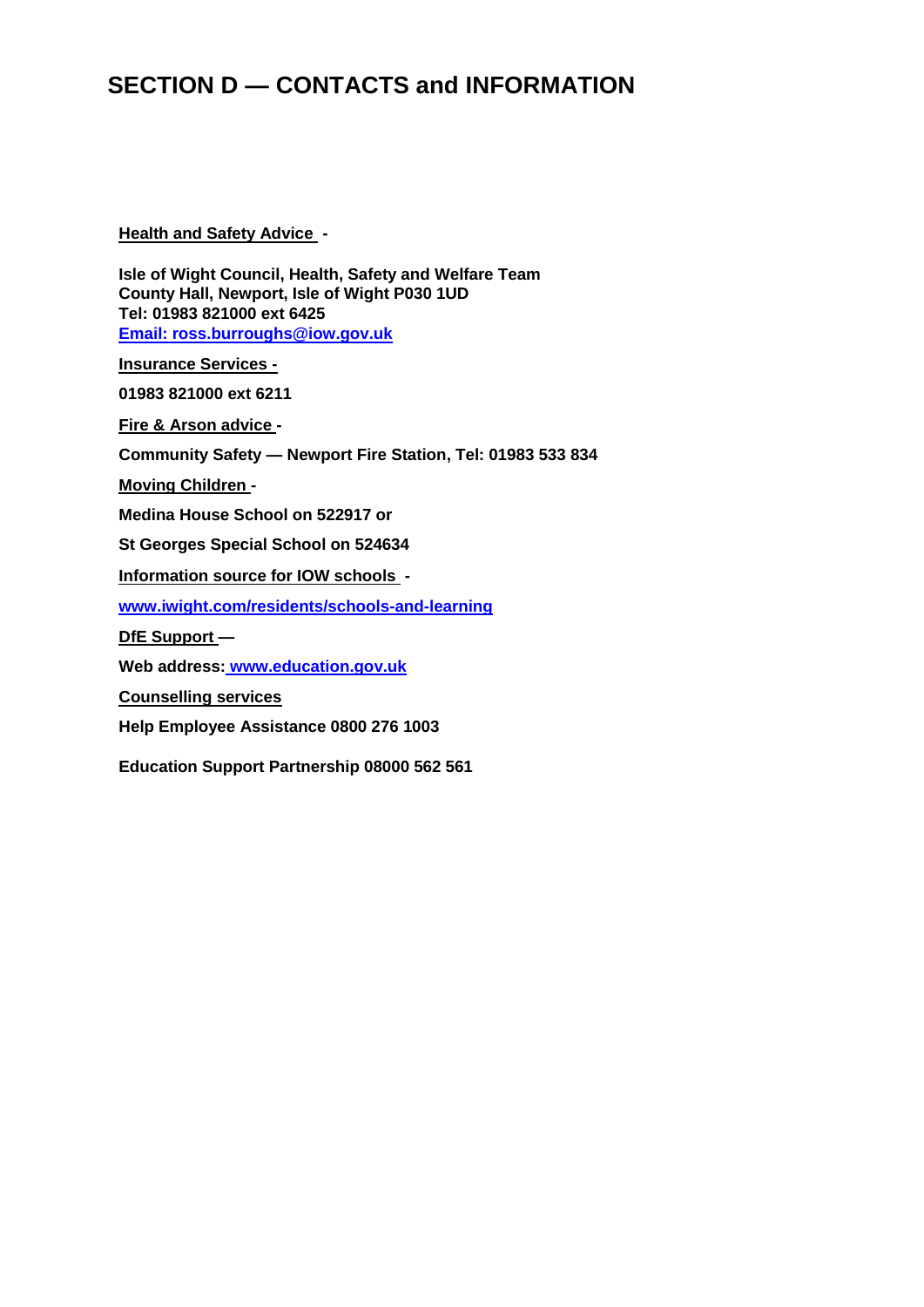# **APPENDIX A -Persons with specific H&S responsibility**

| <b>Name</b>                        | <b>Job Title</b>                          | <b>Responsibility</b>                                                                                  |
|------------------------------------|-------------------------------------------|--------------------------------------------------------------------------------------------------------|
| Mr Wake                            | <b>Head Teacher</b>                       | Policy, implementation &<br>monitoring of H&S.                                                         |
| Mr Wake                            | Appointed person                          | Monitors that the<br>requirements of the H&S<br>policy are operated. Liaises<br>with LA on H&S issues. |
| Mr Wake, Mr Andre, Mrs<br>Anderson | <b>Contract officer</b>                   | Contractors on site                                                                                    |
|                                    |                                           |                                                                                                        |
| Mrs Anderson                       | <b>Lead Fire Marshall</b>                 | Ensure fire arrangements are<br>operational.                                                           |
| All staff                          | <b>First Aider</b>                        | Application of first aid                                                                               |
| Mr Andre                           | <b>Working At Heights</b>                 |                                                                                                        |
| Mr Andre                           | <b>COSHH</b>                              |                                                                                                        |
| Mr Andre                           | <b>Manual Handling</b>                    |                                                                                                        |
| Mr Wake, Mrs Leslie                | Appointed persons for<br>risk assessments |                                                                                                        |
| Mr Andre                           | <b>Portable PAT Testing</b>               |                                                                                                        |
| Mr Andre, Mrs Anderson             | Slips & Trips                             |                                                                                                        |
| Mr Wake                            | Violence & Aggression                     |                                                                                                        |
|                                    | <b>Named Fire Marshall</b>                |                                                                                                        |
|                                    | <b>Named Fire Marshall</b>                |                                                                                                        |
| Mr Wake                            | <b>Educational Visit</b><br>Coordinator   |                                                                                                        |
| <b>First Mech</b>                  | Legionella monitoring<br>and assessment   |                                                                                                        |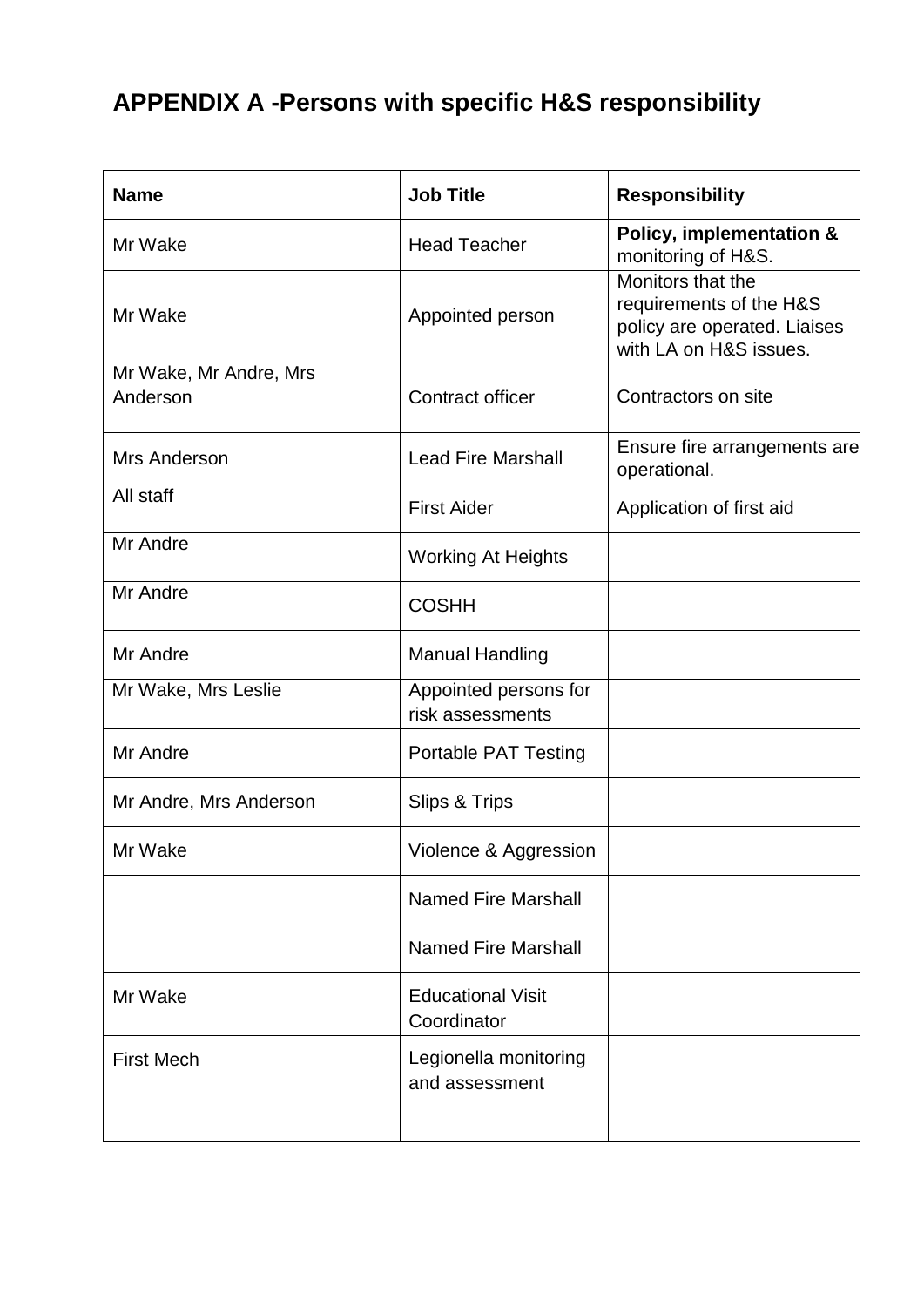| Lifeline          | Fire alarm maintenance   |  |
|-------------------|--------------------------|--|
| <b>Wight Fire</b> | Extinguisher maintenance |  |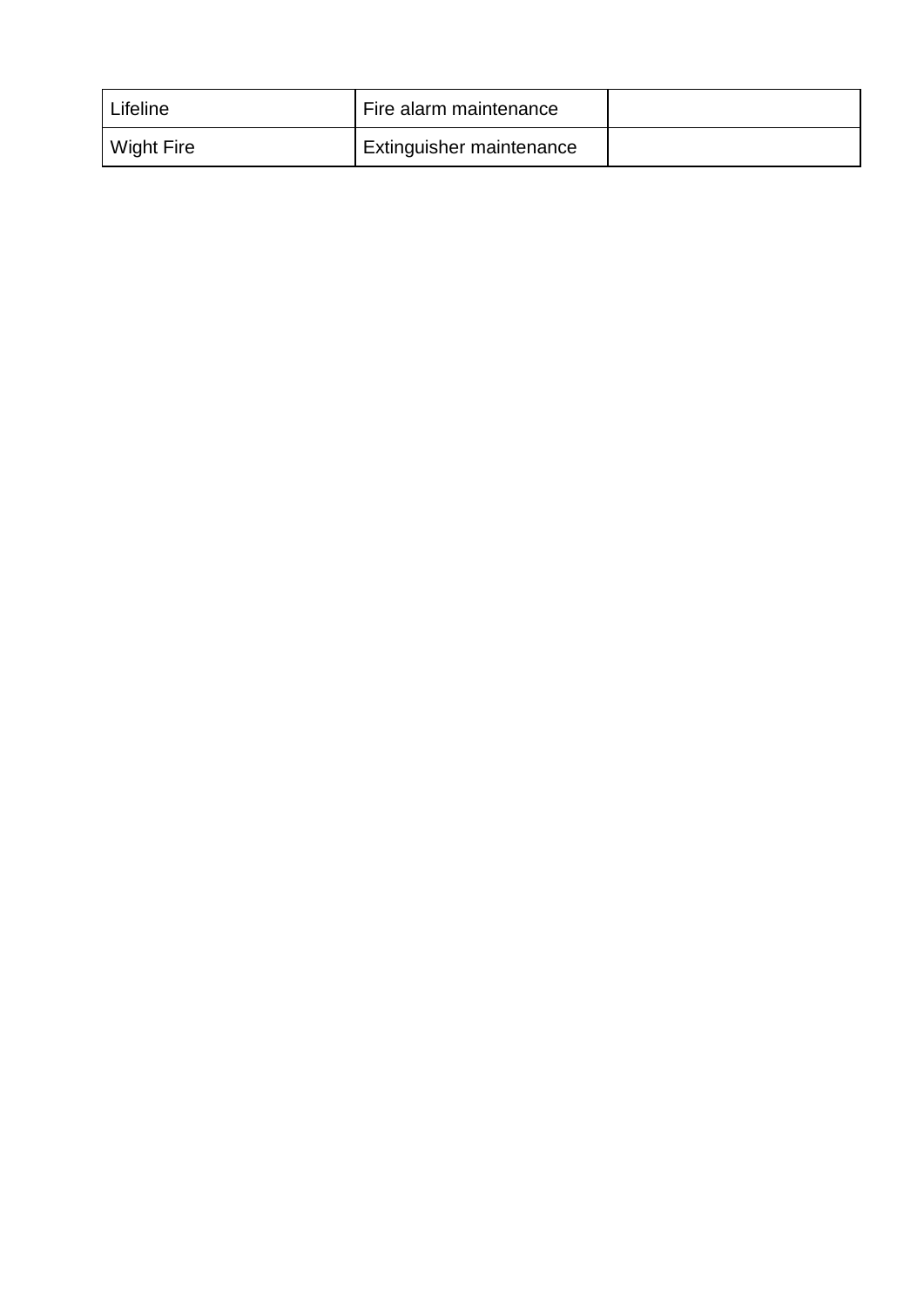# **APPENDIX B - Fire Safety**

#### **1.1. Fire Instructions**

- **1.1.1. These are placed where staff can easily read them.**
- **1.1.2. Emergency Exits, Assembly Point and Assembly Point Instructions shall be clearly identified**

#### **1.2. Fire Alarm**

- **1.2.1. In case of fire dial 999**
- **1.2.2. The fire alarms are tested weekly every Monday morning.**
- **1.2.3. A Fire Test Record Book is maintained and held in the main admin office**
	- **1.3. Fire Drills**
		- **1.3.1. Are carried out at least once per term.**
		- **1.3.2. Assembly point is the school playground**
	- **1.3.3. Records are maintained of drills and are held in the main admin**

#### **office.**

**1.4. Fire Fighting**

**1.4.1. Teachers supervising children must not attempt to fight fires as they are expected only to evacuate the area safely.**

**1.4.2. Untrained staff are not expected to "have a go", but only to tackle small fires only if no undue risk to life and limb, and there is always a clear escape path available.**

- **1.5. Fire Hazards and Fire Risk Assessments**
	- **1.5.1. Storage cleaning substances only in a locked cupboard.**

#### **1.6. Maintenance of Fire safety equipment is carried out by competent contractor;**

- **1.6.1. Emergency lighting — Lifeline**
- **1.6.2. Fire extinguishers maintained — Wight Fire & Security**
- **1.6.3. Fire alarms Maintained — Lifeline**
- **1.6.4. Fire Safety Signs and identification of escape routes — Site Manager**